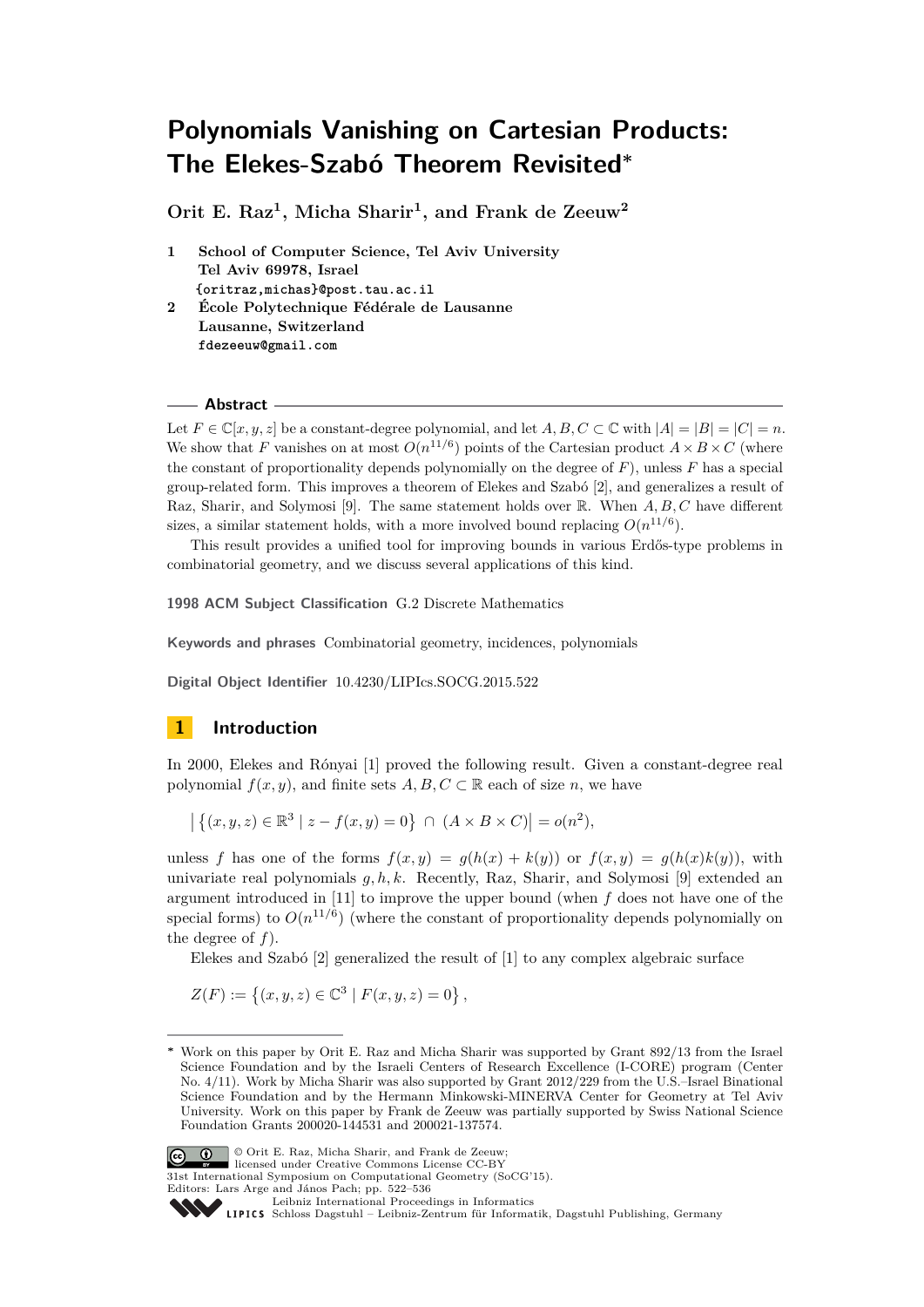where *F* is an irreducible polynomial in  $\mathbb{C}[x, y, z]$ . They showed that if  $A, B, C \subset \mathbb{C}$  are finite sets, each of size *n*, then  $|Z(F) \cap (A \times B \times C)|$  is subquadratic in *n*, unless *F* has a certain exceptional form. The exceptional form of  $F$  in this statement is harder to describe (see (ii)) in Theorem [1.1](#page-1-0) below), but is related to an underlying group structure that describes the dependencies of *F* on each of the variables (similar to the addition or multiplication that appear in the exceptional forms of  $F(x, y, z) = z - f(x, y)$  in [\[1,](#page-14-2) [9\]](#page-14-1)). The upper bound that Elekes and Szabó obtained, when *F* is not exceptional, was  $|Z(F) \cap (A \times B \times C)| = O(n^{2-\eta})$ , for a constant  $\eta > 0$  that depends on the degree of F, and which they did not make explicit.

**Our results.** In this paper, we show that the theorem of Elekes and Szabó holds for  $\eta = 1/6$ . thereby extending the strengthened result of [\[9\]](#page-14-1) to the generalized setup in [\[2\]](#page-14-0). More precisely, our main result is the following theorem.

<span id="page-1-0"></span>▶ **Theorem 1.1** (Balanced case). Let  $F \in \mathbb{C}[x, y, z]$  be an irreducible polynomial of degree *d, and assume that none of the derivatives ∂F/∂x, ∂F/∂y, ∂F/∂z is identically zero. Then one of the following two statements holds.*

(i) *For all*  $A, B, C \subset \mathbb{C}$  *with*  $|A| = |B| = |C| = n$  *we have* 

 $|Z(F) \cap (A \times B \times C)| = O(d^{13/2}n^{11/6}).$ 

(ii) *There exists a one-dimensional subvariety*  $Z_0 \subset Z(F)$ *, such that for every*  $v \in Z(F) \setminus Z_0$ *, there exist open sets*  $D_1, D_2, D_3 \subset \mathbb{C}$  *and analytic functions*  $\varphi_i : D_i \to \mathbb{C}$  *for*  $i = 1, 2, 3$ *, such that*  $v \in D_1 \times D_2 \times D_3$ *, and, for every*  $(x, y, z) \in D_1 \times D_2 \times D_3$ *,* 

 $(x, y, z) \in Z(F)$  *if and only if*  $\varphi_1(x) + \varphi_2(y) + \varphi_3(z) = 0$ .

When property (ii) holds, property (i) fails. Indeed, consider any  $v = (x_0, y_0, z_0)$  and  $\varphi_i, D_i$  as in property (ii). If we set  $t_1 = \varphi_1(x_0)$ ,  $t_2 = \varphi_2(y_0)$ , and  $t_3 = \varphi_3(z_0)$ , then we have  $t_1 + t_2 + t_3 = 0$ . Now choose  $A \subset D_1$ ,  $B \subset D_2$ , and  $C \subset D_3$  so that  $\varphi_1(A) =$  ${t_1 + a, t_1 + 2a, \ldots, t_1 + na}$ ,  $\varphi_2(B) = {t_2 + a, t_2 + 2a, \ldots, t_2 + na}$ , and  $\varphi_3(C) = {t_3 - a, t_3 - a}$  $2a, \ldots, t_3 - na$ ; this is clearly possible for  $a \in \mathbb{C}$  with a sufficiently small absolute value. Then  $|Z(F) \cap (A \times B \times C)| \geq n^2/4$ .

Our proof also works when the sets *A, B, C* do not have the same size. Such an "unbalanced" form was not considered in [\[1\]](#page-14-2) or [\[2\]](#page-14-0), but similar unbalanced bounds were obtained in [\[9\]](#page-14-1), and they are useful in applications where the roles of *A, B, C* are not symmetric. We obtain the following result, which subsumes Theorem [1.1;](#page-1-0) we have stated both for clarity.

<span id="page-1-1"></span>▶ Theorem 1.2 (Unbalanced case). *In Theorem [1.1,](#page-1-0) property* (i) *can be replaced by:* ( $i^*$ ) *For all triples*  $A, B, C \subset \mathbb{C}$  *of finite sets, we have* 

$$
|Z(F) \cap (A \times B \times C)| = O\left(\min\left\{d^{\frac{13}{2}}|A|^{\frac{1}{2}}|B|^{\frac{2}{3}}|C|^{\frac{2}{3}} \right. \right. \\ \left. + d^{\frac{17}{2}}|A|^{\frac{1}{2}}(A|^{\frac{1}{2}} + |B| + |C|\right), \\ \left. d^{\frac{13}{2}}|B|^{\frac{1}{2}}|A|^{\frac{2}{3}}|C|^{\frac{2}{3}} \right. \\ \left. + d^{\frac{17}{2}}|B|^{\frac{1}{2}}(B|^{\frac{1}{2}} + |A| + |C|\right), \\ \left. d^{\frac{13}{2}}|C|^{\frac{1}{2}}|A|^{\frac{2}{3}}|B|^{\frac{2}{3}} \right. \\ \left. + d^{\frac{17}{2}}|C|^{\frac{1}{2}}(B|^{\frac{1}{2}} + |A| + |B|\right)\right\}.
$$

We also have the following specialization of Theorem [1.2](#page-1-1) when *F* is a real polynomial. Note that, when *F* is real, it does not immediately follow from Theorems [1.1](#page-1-0) and [1.2](#page-1-1) that, in property (ii) there, the functions  $\varphi_i$  can be chosen so that they map R to R. We write  $Z_{\mathbb{R}}(F)$  for the real zero set of a real polynomial defined over  $\mathbb{R}$ .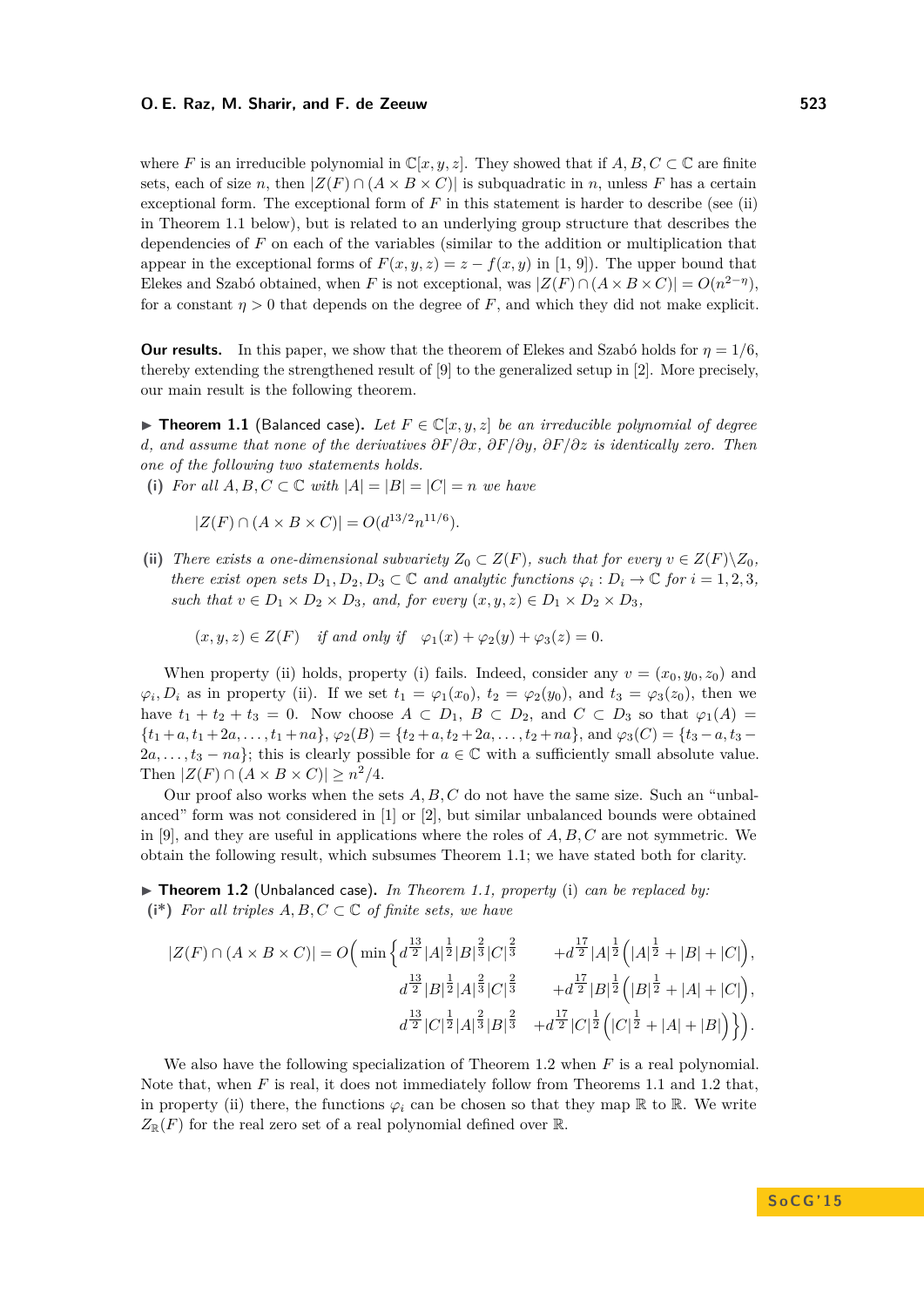<span id="page-2-0"></span>▶ **Theorem 1.3** (Real case). Let  $F \in \mathbb{R}[x, y, z]$  be a polynomial of degree *d* that is irreducible *over*  $\mathbb{R}$ *. Assume that*  $Z_{\mathbb{R}}(F)$  *has dimension two. Then property* (ii) *in both Theorems* [1.1](#page-1-0) *and [1.2](#page-1-1) can be replaced by:*

 $(iii)$ <sub>R</sub> *There exists a one-dimensional subvariety*  $Z_0 \subset Z_{\mathbb{R}}(F)$  *(whose degree is polynomial in d), such that for every*  $v \in Z_{\mathbb{R}}(F) \setminus Z_0$ *, there exist open intervals*  $I_1, I_2, I_3 \subset \mathbb{R}$ *, and real-analytic functions*  $\varphi_i : I_i \to \mathbb{R}$  *for*  $i = 1, 2, 3$ *, such that*  $v \in I_1 \times I_2 \times I_3$ *, and, for*  $every (x, y, z) \in I_1 \times I_2 \times I_3,$ 

$$
(x, y, z) \in Z(F)
$$
 if and only if  $\varphi_1(x) + \varphi_2(y) + \varphi_3(z) = 0$ .

The proof of Theorem [1.3](#page-2-0) is omitted in this version.

**Discussion.** Although the results in this paper generalize those of Raz et al. [\[9\]](#page-14-1), the analysis here is quite different and considerably more involved. The overlap between the two studies is only in the initial reduction of the problem to an incidence problem between points and curves (see below). The remaining and major part of the paper applies totally different machinery. Instead of the purely algebraic study of properties of polynomials that was used in [\[9\]](#page-14-1), the approach here requires more advanced tools from algebraic geometry, and applies them in a considerably more involved style, inspired in part by a technique used by Tao [\[14\]](#page-14-5) for a problem in finite fields.

That the current problem is considerably more difficult than the Elekes–Rónyai problem (in spite of their similarities) can also be seen by comparing the original respective studies in [\[1\]](#page-14-2) and in [\[2\]](#page-14-0). We regard the considerable simplification (on top of the improvement in the bound) of the analysis of Elekes and Szabó in [\[2\]](#page-14-0) as a major outcome of this paper.

We note that the polynomial dependence of our bound on the degree of *F* is also a significant feature, because it allows us to obtain non-trivial bounds for polynomials of non-constant degree. This arises for example in the application of obtaining lower bounds for the number of distinct distances between points on an algebraic curve (as discussed below), where the bound is still non-trivial when the degree of the curve is non-constant. An improved dependence on *d* would allow us to treat more general sets of points, and get closer (and perhaps even reconstruct) the general lower bound of Guth and Katz [\[6\]](#page-14-6).

**Consequences.** Besides being an interesting problem in itself, the Elekes-Szabó setup arises in many problems in combinatorial geometry. To demonstrate this, consider the problem of obtaining a lower bound for the number of distinct distances determined between three *non-collinear* points  $p_1$ ,  $p_2$ ,  $p_3$  and a set *P* of *n* other points in the plane, studied in [\[2,](#page-14-0) [12\]](#page-14-7). To cast this problem into the Elekes–Szabó mold, let *D* denote the set of the squared distances between the points  $p_i$  and those of *P*. Write  $p_i = (a_i, b_i)$ , for  $i = 1, 2, 3$ . A point  $q = (t, s) \in \mathbb{R}^2$  determines three squared distances to  $p_1, p_2, p_3$ , given by

$$
X = (t - a_1)^2 + (s - b_1)^2, \quad Y = (t - a_2)^2 + (s - b_2)^2, \quad Z = (t - a_3)^2 + (s - b_3)^2.
$$

Eliminating *t* and *s* from these equations yields a quadratic equation  $F(X, Y, Z) = 0$ . By construction, for each point  $q \in P$ , each of the corresponding squared distances *X*, *Y*, *Z* belongs to *D*. Moreover, the resulting triples  $(X, Y, Z)$  are all distinct, and so *F* vanishes at *n* triples of  $D \times D \times D$ . Moreover, since  $p_1$ ,  $p_2$ ,  $p_3$  are non-collinear, one can show that *F* does not have the special form in property (ii)<sub>R</sub> of Theorem [1.3.](#page-2-0) So one gets  $n = O(|D|^{11/6})$ , or  $|D| = \Omega(n^{6/11})$ , which is the same lower bound obtained in [\[12\]](#page-14-7), using a direct ad-hoc analysis. Note that for  $p_1$ ,  $p_2$ , and  $p_3$  collinear,  $F$  becomes a linear polynomial, in which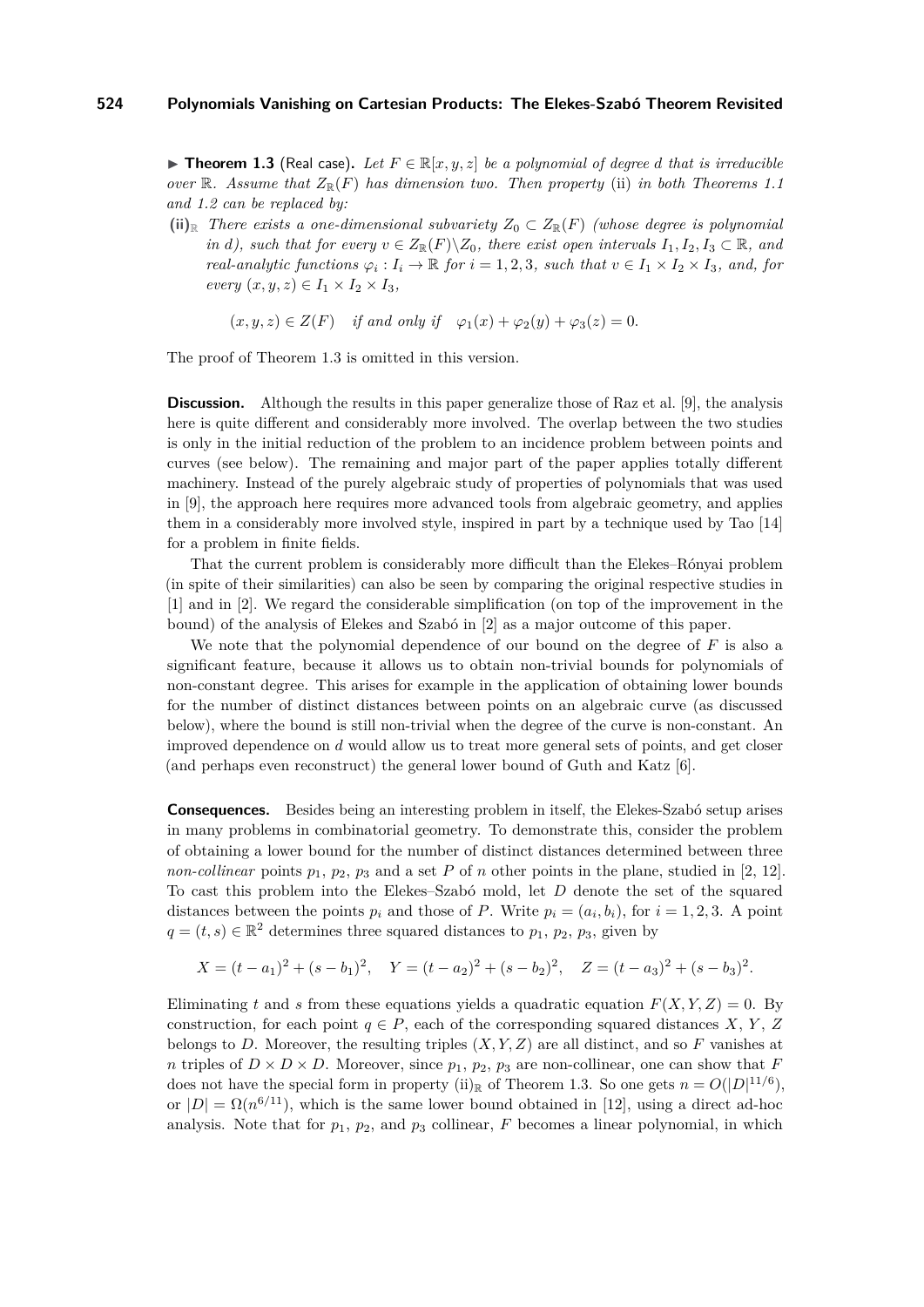case it certainly satisfies property (ii)<sub>R</sub>, and the above bound on |*D*| does not hold – it can be  $\Theta(n^{1/2})$  in this case.

Geometric questions which involve Euclidean distances, slopes, or collinearity often lead to polynomial relations of the form  $F(x, y, z) = 0$ , and can be reduced to studying the number of zeros of such polynomials attained on a Cartesian product. The following is a sample of problems that fit into this framework: (i) Bounding from below the number of distinct distances [\[8,](#page-14-8) [11\]](#page-14-3) determined by a set of *n* points lying on a planar algebraic curve. (ii) Bounding from above the number of triple intersection points for three families of *n* unit circles, each consisting of circles that pass through a fixed point [\[4,](#page-14-9) [10\]](#page-14-10). (iii) Bounding from below the number of collinear triples among *n* points on an algebraic curve in  $\mathbb{R}^2$  [\[3\]](#page-14-11).

Due to lack of space, many details are omitted in this abstract and are given in the full version of the paper.

## <span id="page-3-2"></span>**2 Proof of Theorem [1.2](#page-1-1)**

In this section we prove Theorem [1.2,](#page-1-1) up to the crucial Proposition [2.3](#page-4-0) that we prove in Section [3.](#page-5-0) Let  $F \in \mathbb{C}[x, y, z]$  be an irreducible polynomial of degree *d*. Let  $A, B, C \subset \mathbb{C}$  be finite, and put  $M := |Z(F) \cap (A \times B \times C)|$ ; this is the quantity we wish to bound. The strategy of the proof is to transform the problem of bounding *M* into an incidence problem for points and curves in  $\mathbb{C}^2$ . The latter problem can then be tackled using a Szemerédi-Trotter-like incidence bound, *provided* that the resulting curves have well-behaved intersections, in the following sense.

<span id="page-3-0"></span>**Definition 2.1.** We say that a system  $(\Pi, \Gamma)$ , where  $\Pi$  is a finite set of distinct points in  $\mathbb{C}^2$ , and  $\Gamma$  is a finite multiset of curves in  $\mathbb{C}^2$ , has  $(\lambda, \mu)$ *-bounded multiplicity* if

- (a) for any curve  $\gamma \in \Gamma$ , there are at most  $\lambda$  curves  $\gamma' \in \Gamma$  (counted with multiplicity) such that there are more than  $\mu$  points contained in both  $\gamma$  and  $\gamma'$ ; and
- **(b)** for any point  $p \in \Pi$ , there are at most  $\lambda$  points  $p' \in \Pi$  such that there are more than  $\mu$ curves (counted with multiplicity) that contain both  $p$  and  $p'$ .

A major component of the proof is to show that if the points and curves that we are about to define fail to satisfy the conditions of  $(\lambda, \mu)$ -bounded multiplicity, then  $Z(F)$  must have the special form described in property (ii) of Theorem [1.2.](#page-1-1)

**Quadruples.** Define  $Q := \{(b, b', c, c') \in B^2 \times C^2 \mid \exists a \in A \text{ s.t. } F(a, b, c) = F(a, b', c') = 0\}.$ The following inequality bounds  $M$  in terms of  $|Q|$ .

<span id="page-3-1"></span>**Example 1.2.** *We have*  $M = O\left(d^{1/2}|A|^{1/2}|Q|^{1/2} + d^2|A|\right)$ .

**Proof.** For each  $a \in A$ , we write  $(B \times C)_a := \{(b, c) \in B \times C \mid F(a, b, c) = 0\}$ . Using the Cauchy-Schwarz inequality, we have

$$
M = \sum_{a \in A} |(B \times C)_a| \le |A|^{1/2} \left(\sum_{a \in A} |(B \times C)_a|^2\right)^{1/2}.
$$

Define  $R := \{(a, b, b', c, c') \in A \times B^2 \times C^2 \mid F(a, b, c) = F(a, b', c') = 0\}$ , and consider the standard projection  $\tau : \mathbb{C} \times \mathbb{C}^4 \to \mathbb{C}^4$  (in which the first coordinate is discarded). We have  $Q = \tau(R)$  and  $M \leq |A|^{1/2} |R|^{1/2}$ .

We claim that  $|R| \leq d|Q| + d^4|A|$ . To prove this, let

$$
S := \{ (b, b', c, c') \in B^2 \times C^2 \mid F(a, b, c) \equiv 0 \text{ and } F(a, b', c') \equiv 0 \text{ (as polynomials in } a) \}.
$$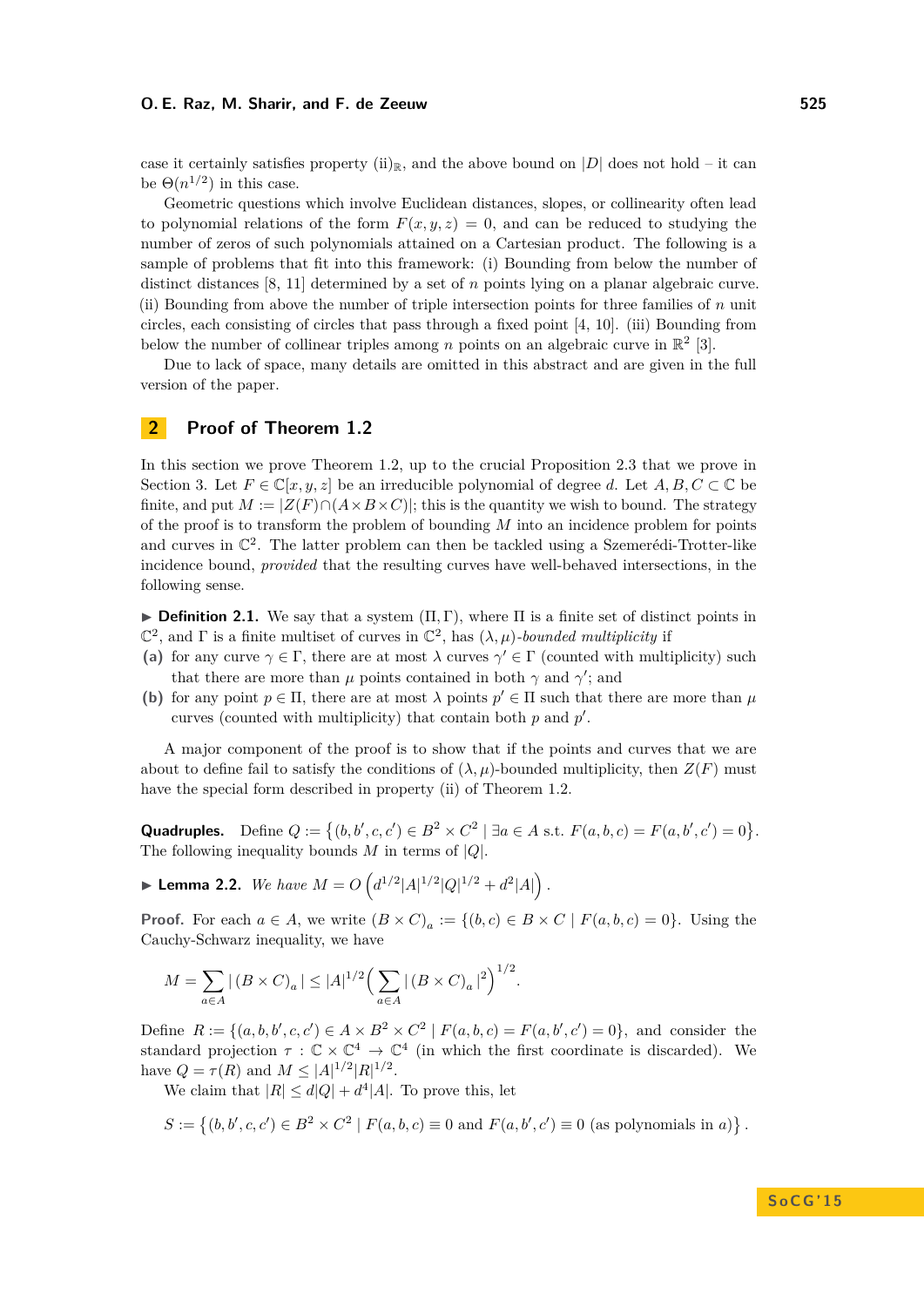We prove in the full version that  $|S| = O(d^4)$ . Observe that for  $(b, b', c, c') \in Q \backslash S$  we have  $|\tau^{-1}(b, b', c, c') \cap R| \leq d$ , while for  $(b, b', c, c') \in S$  we have  $|\tau^{-1}(b, b', c, c') \cap R| = |A|$ . Thus

$$
|R| = |\tau^{-1}(Q)| = |\tau^{-1}(Q \setminus S)| + |\tau^{-1}(S)| \le d|Q| + d^4|A|,
$$

which proves the claim and the lemma.

In what follows, we derive an upper bound on |*Q*|. It will turn out that, when we fail to obtain the bound we are after, *F* must have the special form in property (ii).

**Curves and dual curves.** For every point  $(y, y') \in \mathbb{C}^2$ , we define

 $\gamma_{y,y'} := \text{Cl}(\{(z, z') \in \mathbb{C}^2 \mid \exists x \in \mathbb{C} \text{ such that } F(x, y, z) = F(x, y', z') = 0\}),$ 

where  $Cl(X)$  stands for the Zariski closure of X. We show in the full version that there exists an exceptional set  $S \subset \mathbb{C}^2$  of size  $O(d^4)$ , such that for every  $(y, y') \in \mathbb{C}^2 \backslash S$  the set  $\gamma_{y,y'}$  is an algebraic curve of degree at most  $d^2$ , or an empty set (a possibility we can safely ignore).

We define, in an analogous manner, a dual system of curves by switching the roles of the *y*- and *z*-coordinates, as follows. For every point  $(z, z') \in \mathbb{C}^2$ , we define

 $\gamma_{z,z'}^* := \text{Cl}(\{(y,y') \in \mathbb{C}^2 \mid \exists x \in \mathbb{C} \text{ such that } F(x,y,z) = F(x,y',z') = 0\})$ .

As above, here too our (omitted) analysis yields an exceptional set  $\mathcal T$  of size  $O(d^4)$ , such that for every  $(z, z') \in \mathbb{C}^2 \backslash \mathcal{T}$  the set  $\gamma_{z, z'}^*$  is an algebraic curve of degree at most  $d^2$  (or empty).

By a standard argument (omitted here), the closure in the definitions of  $\gamma_{y,y'}$  and  $\gamma_{z,z'}^*$ adds only finitely many points. It follows that, for all but finitely many points  $(z, z') \in \gamma_{y,y'}$ , we have  $(y, y') \in \gamma_{z, z'}^*$ . Symmetrically, for all but finitely many  $(y, y') \in \gamma_{z, z'}^*$  we have  $(z, z') \in \gamma_{y, y'}.$ 

We set  $m := d^4$  throughout this proof. We say that an irreducible algebraic curve  $\gamma \subset \mathbb{C}^2$ is a *popular curve* if there exist at least  $m + 1$  distinct points  $(y, y') \in \mathbb{C}^2 \backslash \mathcal{S}$  such that  $\gamma \subset \gamma_{y,y'}$ . We denote by C the set of all popular curves. Similarly, we say that an irreducible algebraic curve  $\gamma^* \subset \mathbb{C}^2$  is *a popular dual curve*, if there exist at least  $m+1$  distinct points  $(z, z') \in \mathbb{C}^2 \backslash \mathcal{T}$  such that  $\gamma^* \subset \gamma^*_{z, z'}$ . We denote by  $\mathcal{D}$  the set of all popular dual curves.

The main step in our proof is the following proposition, whose proof takes up Section [3.](#page-5-0) Note that its statement is only about *F* and does not involve the specific sets *A, B, C*.

<span id="page-4-0"></span>I **Proposition 2.3.** *Either F satisfies property* (ii) *of Theorem [1.2,](#page-1-1) or the following holds.* (a) *There exists an algebraic curve*  $X \subset \mathbb{C}^2$  *of degree*  $O(d^{11})$  *containing* S, such that for

- *every*  $(y, y') \in \mathbb{C}^2 \backslash \mathcal{X}$ , no irreducible component of  $\gamma_{y,y'}$  is a popular curve.
- **(b)** *There exists an algebraic curve*  $\mathcal{Y} \subset \mathbb{C}^2$  *of degree*  $O(d^{11})$  *containing*  $\mathcal{T}$ *, such that for every*  $(z, z') \in \mathbb{C}^2 \backslash \mathcal{Y}$ , no irreducible component of  $\gamma_{z, z'}^*$  is a popular dual curve.

**Incidences.** We continue with the analysis, assuming the truth of Proposition [2.3.](#page-4-0) We introduce the following set of points and *multiset* of curves:

$$
\Pi := (C \times C) \setminus \mathcal{Y} \quad \text{and} \quad \Gamma := \{ \gamma_{b,b'} \mid (b,b') \in (B \times B) \setminus \mathcal{X} \}.
$$

By definition, for every  $(b, b', c, c') \in Q$ , we have  $(c, c') \in \gamma_{b, b'}$  and  $(b, b') \in \gamma_{c, c'}^*$  (albeit not necessarily vice versa, because the definition of the curves involves a closure, and does not require *x* to be in *A*). This lets us relate  $|Q|$  to  $I(\Pi, \Gamma)$ , the number of incidences between these points and curves; since  $\Gamma$  is a multiset, these incidences are counted with the multiplicity of the relevant curves. Specifically, we show in the full version:

<span id="page-4-1"></span>**Example 1.4.** *We have*  $|Q| \leq I(\Pi, \Gamma) + O\left(d^{13}|B||C| + d^4|B|^2 + d^4|C|^2\right)$ .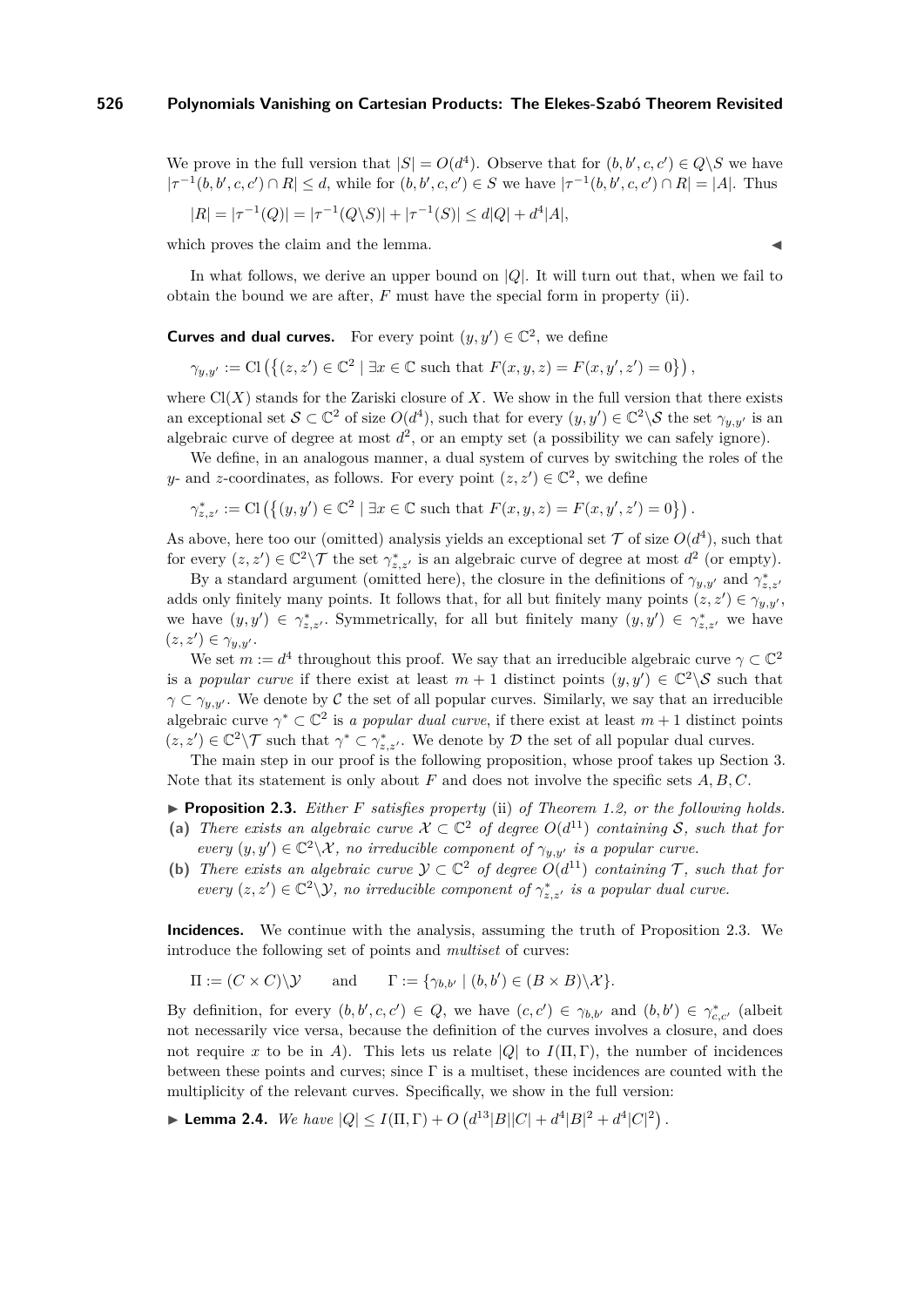**Bounded multiplicity.** We claim that the system  $(\Pi, \Gamma)$  has  $(d^6, d^4)$ -bounded multiplicity. Indeed, by Proposition [2.3\(](#page-4-0)a) and the fact that we have avoided  $\mathcal X$  when defining Γ, any component of a curve  $\gamma \in \Gamma$  is not in C, and is thus shared with at most  $m = d^4$  other curves. The curve  $\gamma$  has at most  $d^2$  irreducible components, so there are at most  $md^2 = d^6$  curves  $\gamma' \in \Gamma$  such that  $\gamma$  and  $\gamma'$  have a common component. Curves  $\gamma'$  that do not have a common component with  $\gamma$  intersect it in at most  $d^4$  points by Bézout's inequality; thus condition (a) in the definition of  $(d^6, d^4)$ -bounded multiplicity is satisfied. The argument for condition (b) is fully symmetric.

**Incidence bound.** In the full version of this paper we derive an incidence bound, based on that of Solymosi and De Zeeuw [\[13\]](#page-14-12), resembling the classical Szemerédi-Trotter point-line incidence bound. It applies to a set  $\Pi$  of points and a multiset  $\Gamma$  of algebraic curves, each of degree at most  $\delta$ , in  $\mathbb{C}^2$ , such that  $\Pi$  is a Cartesian product and  $(\Pi, \Gamma)$  have  $(\lambda, \mu)$ -bounded multiplicity as in Definition [2.1.](#page-3-0) The analysis culminates in the incidence bound

$$
I(\Pi,\Gamma)=O\left(\delta^{4/3}\lambda^{4/3}\mu^{1/3}|\Pi|^{2/3}|\Gamma|^{2/3}+\lambda^2\mu|\Pi|+\delta^4\lambda|\Gamma|\right).
$$

Specializing this, with  $\delta = d^2$ ,  $\lambda = d^6$ , and  $\mu = d^4$ , we get

$$
I(\Pi, \Gamma) = O\left((d^2)^{4/3} (d^6)^{4/3} (d^4)^{1/3} |B|^{4/3} |C|^{4/3} + (d^6)^2 d^4 |B|^2 + (d^2)^4 d^6 |C|^2\right)
$$
  
= 
$$
O\left(d^{12} |B|^{4/3} |C|^{4/3} + d^{16} |B|^2 + d^{14} |C|^2\right),
$$

which, together with Lemma [2.4,](#page-4-1) gives

$$
|Q| = I(\Pi, \Gamma) + O\left(d^{13}|B||C| + d^4|B|^2 + d^4|C|^2\right) = O(d^{12}|B|^{4/3}|C|^{4/3} + d^{16}|B|^2 + d^{14}|C|^2).
$$

Then, from Lemma [2.2,](#page-3-1) we get

$$
M \le d^{1/2} |A|^{1/2} |Q|^{1/2} + d^2 |A|
$$
  
=  $O\left(d^{13/2} |A|^{1/2} |B|^{2/3} |C|^{2/3} + d^{17/2} |A|^{1/2} |B| + d^{15/2} |A|^{1/2} |C| + d^2 |A|\right),$ 

which gives the first of the three bounds in Theorem [1.2\(](#page-1-1)i). The other two follow symmetrically.

## <span id="page-5-0"></span>**3 Proof of Proposition [2.3](#page-4-0)**

## <span id="page-5-1"></span>**3.1 Overview of the proof**

We adapt an idea used by Tao [\[14\]](#page-14-5) to study the expansion of a polynomial  $P(x, y)$  over finite fields. As part of his analysis he considered the map  $\Psi : \mathbb{C}^4 \to \mathbb{C}^4$  defined by

$$
\Psi : (a, b, c, d) \mapsto (P(a, c), P(a, d), P(b, c), P(b, d)).
$$

Tao showed that if the image  $\Psi(\mathbb{C}^4)$  is four-dimensional, then lower bounds on the expansion of *P* can be derived. On the other hand, if the image has dimension at most three, then *P* must have one of the special forms  $G(H(x) + K(y))$  or  $G(H(x)K(y))$ , for polynomials *G, H, K* (as in [\[1,](#page-14-2) [9\]](#page-14-1); see also the introduction). Tao proved this by observing that in this case the determinant of the Jacobian matrix of  $\Psi$  must vanish identically, leading to an identity for the partial derivatives of  $P$ , from which the special forms of  $P$  can be deduced.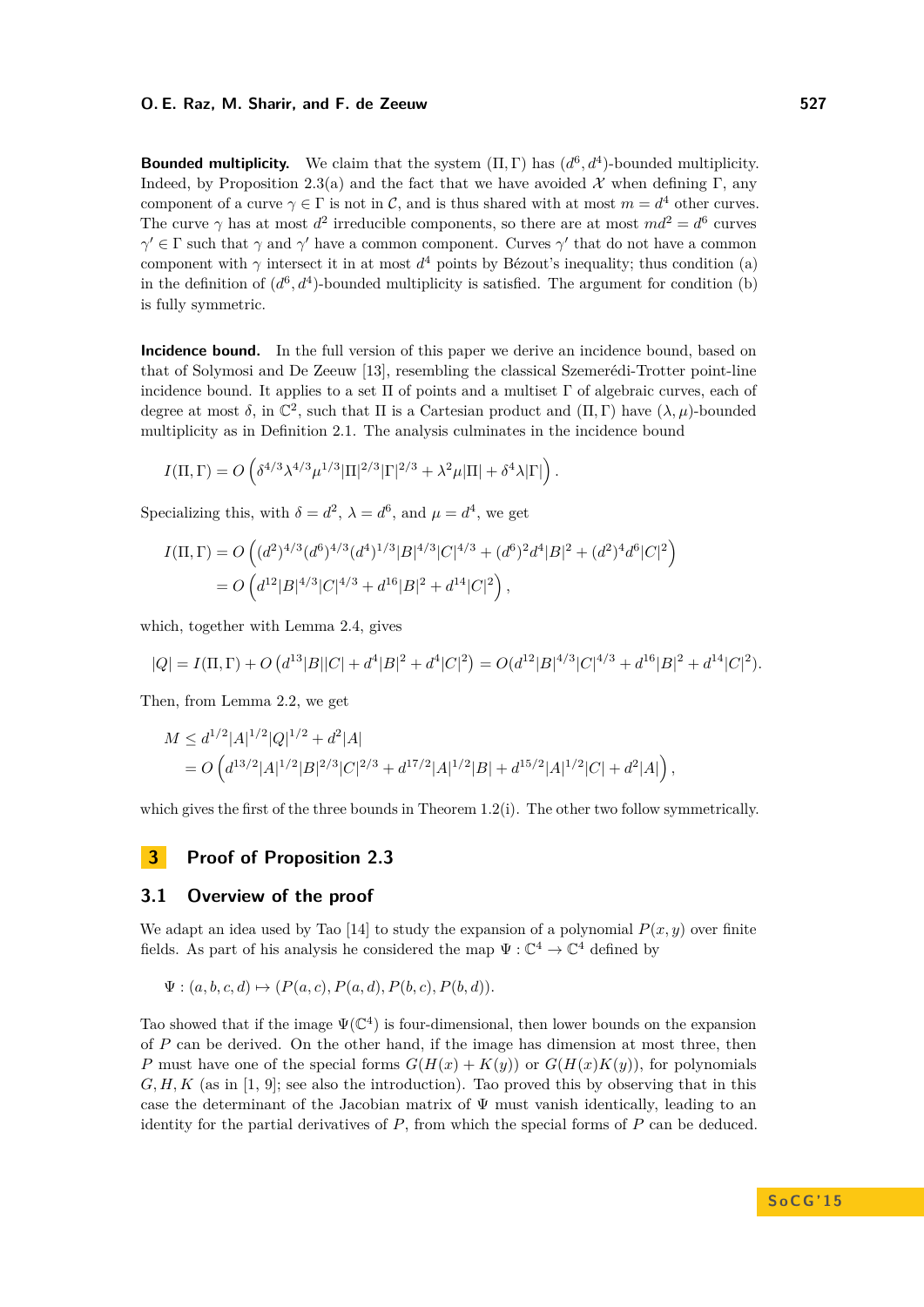Following Tao's general scheme, albeit in a different context, we define a variety

<span id="page-6-0"></span>
$$
V := \{(x, x', y, y', z_1, z_2, z_3, z_4) \in \mathbb{C}^8 \mid
$$
  

$$
F(x, y, z_1) = F(x, y', z_2) = F(x', y, z_3) = F(x', y', z_4) = 0\}.
$$

$$
(1)
$$

Note that if we fix  $y, y'$  in *V* and eliminate  $x, x'$ , the range of the last four coordinates of *V* is  $\gamma_{y,y'} \times \gamma_{y,y'}$  (up to the closure operation). Near most points  $v \in V$ , we use the implicit function theorem to represent *V* as the graph of a locally defined analytic function (which serves as a local analogue of the map  $\Psi$  above)

$$
\Phi_v : (x, x', y, y') \mapsto (g_1(x, y), g_2(x, y'), g_3(x', y), g_4(x', y')).
$$

If the determinant of the Jacobian of  $\Phi_v$  vanishes at *v*, for all *v* in some relatively open subset of *V* , it leads to the special form of *F*. This derivation is similar to that of Tao, but our special form requires a somewhat different treatment.

The other side of our argument, when the determinant of the Jacobian is not identically zero, as above, is very different from that of Tao. Here we want to show that there are only finitely many popular curves. (The actual property that we show is somewhat different, but this is the spirit of our analysis.) We show that if  $\gamma$  is a popular curve (i.e., there are more than  $d^4$  curves  $\gamma_{y,y'} \in \Gamma$  that contain  $\gamma$ ), then it is *infinitely* popular, in the sense that there is a one-dimensional curve  $\gamma^*$  of pairs  $(y, y') \in \mathbb{C}^2$  for which  $\gamma_{y, y'}$  contains  $\gamma$ . For *V*, this implies that if we restrict  $(y, y')$  to  $\gamma^*$  and project to the last four coordinates, then the image is contained in  $\gamma \times \gamma$ . In other words, the local map  $\Phi_v$  sends an open subset of the three-dimensional variety  $\mathbb{C}^2 \times \gamma^*$  to an open subset of the two-dimensional variety *γ*  $\times$  *γ*. The inverse mapping theorem now tells us that the determinant of the Jacobian of  $\Phi_v$  vanishes on the three-dimensional variety  $\mathbb{C}^2 \times \gamma^*$ . Given that this determinant is not identically zero, its zero set is three-dimensional, so  $\mathbb{C}^2 \times \gamma^*$  must be one of its  $O_d(1)$ irreducible components. It follows that there are only  $O_d(1)$  popular curves, which essentially establishes Proposition [2.3.](#page-4-0)

## **3.2** The varieties  $V$ ,  $V_0$  and  $W$

Consider the variety  $V \subset \mathbb{C}^8$  as defined in [\(1\)](#page-6-0). *V* is not empty since, for any point  $(x, y, z) \in Z(F)$ , it contains  $(x, x, y, y, z, z, z, z)$ . It follows that *V* has dimension at least four; it can in fact be shown that *V* is four-dimensional. However, our analysis requires that the projection of *V* to the first four coordinates is four-dimensional, which does not follow directly. We show this in the following lemma. Throughout Section [3](#page-5-0) we write  $\pi_1: \mathbb{C}^8 \to \mathbb{C}^4$ and  $\pi_2: \mathbb{C}^8 \to \mathbb{C}^4$  for the standard projections onto the first and the last four coordinates, respectively.

► **Lemma 3.1.** *We have*  $\text{Cl}(\pi_1(V)) = \mathbb{C}^4$ *.* 

**Proof.** Let  $(x_0, x'_0, y_0, y'_0) \in \mathbb{C}^4$ . There exist  $z_1, z_2, z_3, z_4 \in \mathbb{C}$  such that

$$
F(x_0, y_0, z_1) = F(x_0, y'_0, z_2) = F(x'_0, y_0, z_3) = F(x'_0, y'_0, z_4) = 0,
$$

unless we have  $F(x_0, y_0, z) \equiv c$  for some nonzero  $c \in \mathbb{C}$ , or a similar identity holds for one of the pairs  $(x_0, y'_0), (x'_0, y_0), (x'_0, y'_0)$ . In other words, we have  $(x_0, x'_0, y_0, y'_0) \in \pi_1(V)$  unless one of these exceptions holds.

Let  $\sigma := \text{Cl}(\{(x_0, y_0) \in \mathbb{C}^2 \mid \exists c \text{ such that } F(x_0, y_0, z) \equiv c\})$  (note that here we include the case  $c = 0$ ). We show (in the full version) that  $\dim(\sigma) \leq 1$ , so the set

$$
\sigma' := \{(x, x', y, y') \mid \text{one of } (x, y), (x, y'), (x', y), (x', y') \text{ is in } \sigma\}
$$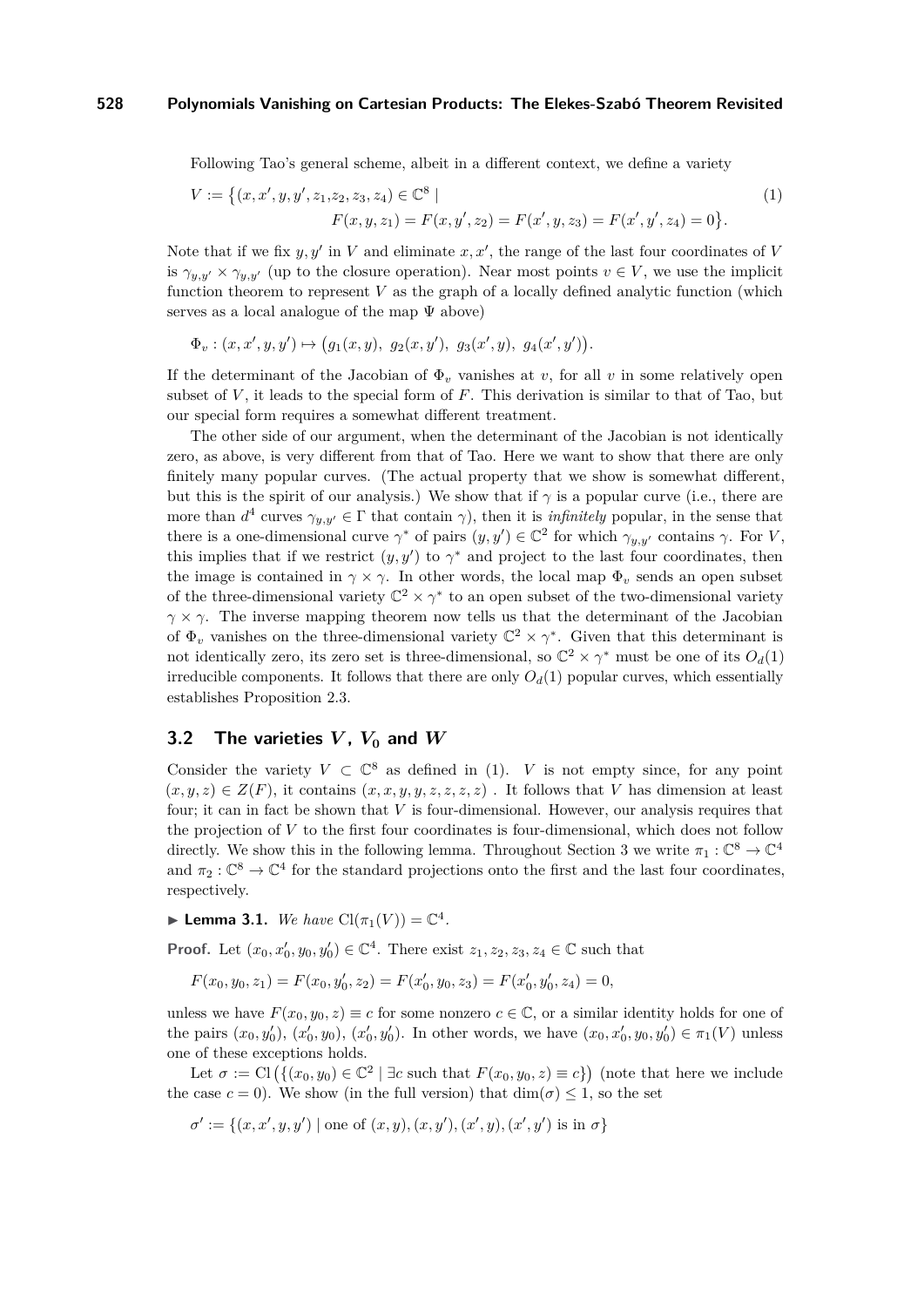has dimension at most 3. By standard properties of the closure operation, we have  $Cl(\mathbb{C}^4 \setminus \sigma') = \mathbb{C}^4$ . As observed above, we have  $\mathbb{C}^4 \setminus \sigma' \subset \pi_1(V)$ , so we get  $\mathbb{C}^4 = Cl(\mathbb{C}^4 \setminus \sigma') \subset$  $Cl(\pi_1(V)) \subset \mathbb{C}^4$  and hence  $Cl(\pi_1(V)) = \mathbb{C}^4$ . John Stein Stein Stein Stein Stein Stein Stein Stein Stein Stein Stein Stein Stein Stein Stein Stein Stein S<br>Die Stein Stein Stein Stein Stein Stein Stein Stein Stein Stein Stein Stein Stein Stein Stein Stein Stein Stei

We use the implicit function theorem to locally express each of the variables  $z_1, z_2, z_3, z_4$ in terms of the corresponding pair of the first four variables  $x, x', y, y'$ . To facilitate this we first exclude the subvariety of *V* defined by  $V_0 := V_1 \cup V_2 \cup V_3$ , where

$$
V_i := \{(x, x', y, y', z_1, z_2, z_3, z_4) \in V \mid F_i(x, y, z_1) F_i(x, y', z_2) F_i(x', y, z_3) F_i(x', y', z_4) = 0\},\
$$

and  $F_i$  stands for the derivative of F with respect to its *i*th variable, for  $i = 1, 2, 3$ .

The following lemma, whose proof we omit, asserts that  $Cl(\pi_1(V_0))$  is a subvariety of *V* of dimension  $\leq$  3. This property allows us to exclude  $\text{Cl}(\pi_1(V_0))$  in most of our proof.

<span id="page-7-2"></span>**Lemma 3.2.**  $Cl(\pi_1(V_0))$  *has dimension at most three.* 

As explained in Section [3.1,](#page-5-1) we want to view *V* , around most of its points, as the graph of a locally defined mapping. We now define this mapping.

<span id="page-7-0"></span>▶ **Lemma 3.3.** For each point  $v \in V \setminus V_0$ , there is an open neighborhood  $N_v \subset \mathbb{C}^8$  of *v such that*  $V_0 \cap N_v = \emptyset$ *, and an analytic mapping*  $\Phi_v : \pi_1(N_v) \to \pi_2(N_v)$ *, such that*  $V \cap N_v = \{(u, \Phi_v(u)) \mid u \in \pi_1(N_v)\}.$ 

**Proof.** Let  $v = (a, a', b, b', c_1, c_2, c_3, c_4) \in V \setminus V_0$  be an arbitrary point. We apply the implicit function theorem (see [\[5\]](#page-14-13)) to the equation  $F(x, y, z_1) = 0$  at the point  $(a, b, c_1)$ . Since  $v \notin V_0$ , we have  $F_3(a, b, c_1) \neq 0$ . We thus obtain neighborhoods *U* of  $(a, b)$  in  $\mathbb{C}^2$  and *V* of  $c_1$  in  $\mathbb{C}$ , and an analytic mapping  $g_1: U \to V$  such that

$$
\{(x, y, z_1) \in U \times V \mid F(x, y, z_1) = 0\} = \{(x, y, g_1(x, y)) \mid (x, y) \in U\}.
$$

We can do the same at each of the points  $(a, b', c_2), (a', b, c_3), (a', b', c_4)$ , leading to analogous mappings  $g_2, g_3, g_4$ . It follows that we can find neighborhoods  $N_1$  of  $a, N_2$  of  $a'$ ,  $N_3$  of  $b$ , and  $N_4$  of  $b'$ , such that the mapping

$$
\Phi_v : (x, x', y, y') \mapsto (g_1(x, y), g_2(x, y'), g_3(x', y), g_4(x', y'))
$$

is defined and analytic over  $N_1 \times N_2 \times N_3 \times N_4$ . Then

$$
N_v := (N_1 \times N_2 \times N_3 \times N_4) \times \Phi_v (N_1 \times N_2 \times N_3 \times N_4)
$$

is a neighborhood of  $v$  in  $\mathbb{C}^8$  satisfying the conclusion of the lemma. If needed, we can shrink it to be disjoint from  $V_0$ .

Let *G* be the polynomial in  $\mathbb{C}[x, x', y, y', z_1, z_2, z_3, z_4]$  given by

$$
G = F_2(x, y, z_1)F_1(x, y', z_2)F_1(x', y, z_3)F_2(x', y', z_4)
$$
  
- F\_1(x, y, z\_1)F\_2(x, y', z\_2)F\_2(x', y, z\_3)F\_1(x', y', z\_4).

Consider the subvariety  $W := V \cap Z(G)$  of *V*. The significance of *W* (and of *G*) lies in the following lemma.

<span id="page-7-1"></span>► **Lemma 3.4.** *For*  $v \in V \setminus V_0$  *we have*  $v \in W$  *if and only if*  $\det(J_{\Phi_v}(\pi_1(v))) = 0$ *.*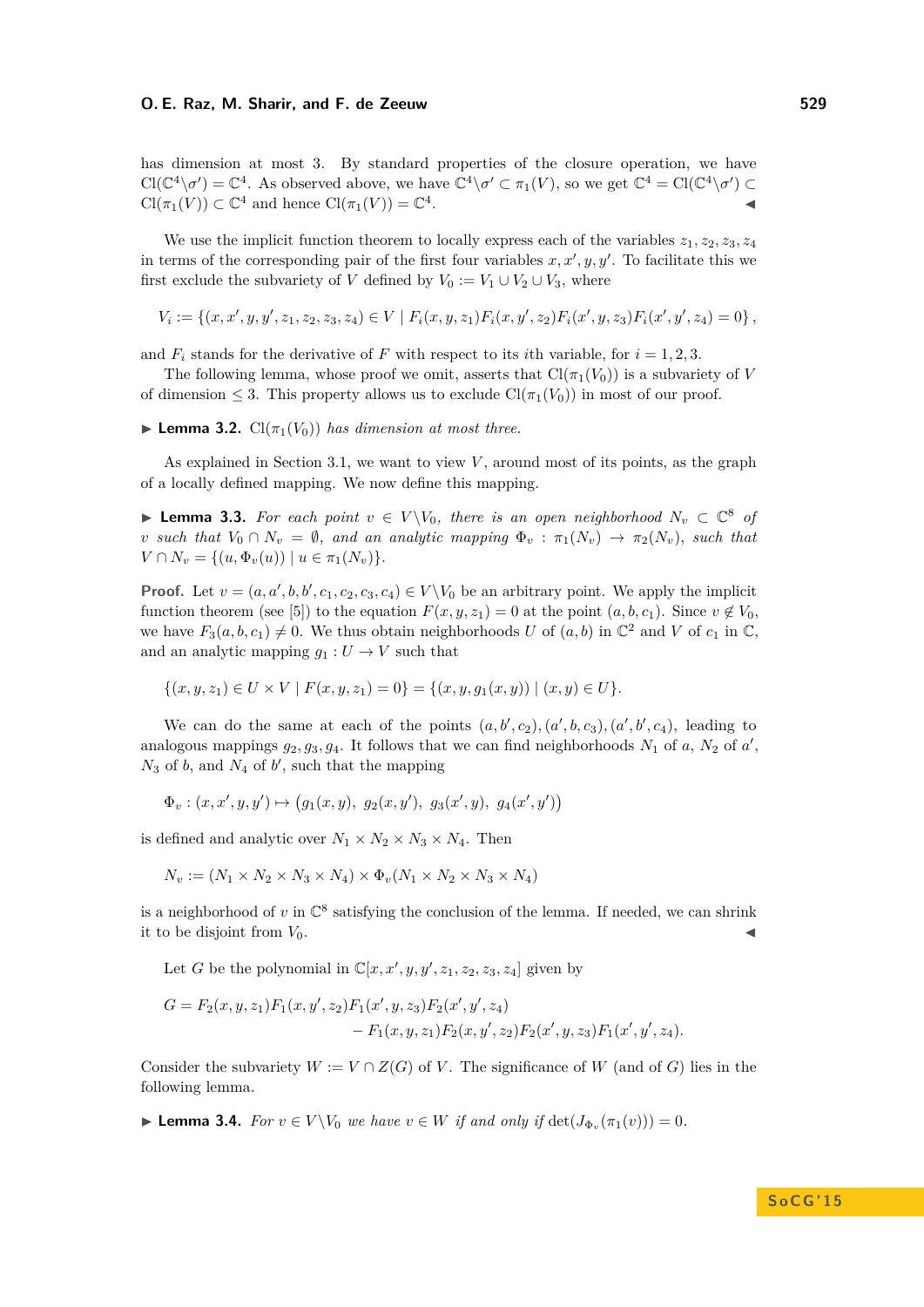**Proof.** We write  $g_{ij}$  for the derivative of the function  $g_i$  (from the proof of Lemma [3.3\)](#page-7-0), within its domain of definition, with respect to its *j*th variable, for  $i = 1, 2, 3, 4$ , and  $j = 1, 2$ . The Jacobian matrix of  $\Phi_v$ , evaluated at  $u = (x, x', y, y') \in \pi_1(N_v)$ , where  $N_v$  is the neighborhood of *v* given in Lemma [3.3,](#page-7-0) equals

$$
J_{\Phi_v}(u) = \begin{pmatrix} g_{11}(x, y) & g_{21}(x, y') & 0 & 0 \\ 0 & 0 & g_{31}(x', y) & g_{41}(x', y') \\ g_{12}(x, y) & 0 & g_{32}(x', y) & 0 \\ 0 & g_{22}(x, y') & 0 & g_{42}(x', y') \end{pmatrix},
$$
(2)

or, by implicit differentiation,

$$
J_{\Phi_v}(u) = \begin{pmatrix} -\frac{F_1(x,y,z_1)}{F_3(x,y,z_1)} & -\frac{F_1(x,y',z_2)}{F_3(x,y',z_2)} & 0 & 0\\ 0 & 0 & -\frac{F_1(x',y,z_3)}{F_3(x',y,z_3)} & -\frac{F_1(x',y',z_4)}{F_3(x',y',z_4)}\\ -\frac{F_2(x,y,z_1)}{F_3(x,y,z_1)} & 0 & -\frac{F_2(x',y,z_3)}{F_3(x',y,z_3)} & 0\\ 0 & -\frac{F_2(x,y',z_2)}{F_3(x,y',z_2)} & 0 & -\frac{F_2(x',y',z_4)}{F_3(x',y',z_4)} \end{pmatrix},
$$

for  $z_1 = g_1(x, y)$ ,  $z_2 = g_2(x, y')$ ,  $z_3 = g_3(x', y)$ , and  $z_4 = g_4(x', y')$ . Since  $N_v \cap V_0 = \emptyset$ , all the denominators are non-zero (and, for that matter, also all the numerators). Write  $v = (a, a', b, b', c_1, c_2, c_3, c_4)$ . Computing this determinant explicitly at the point  $u = \pi_1(v)$  $(a, a', b, b')$ , noticing that by construction  $c_1 = g_1(a, b)$ ,  $c_2 = g_2(a, b')$ ,  $c_3 = g_3(a', b)$ , and  $c_4 = g_4(a', b')$ , and clearing denominators, gives exactly  $G(v)$ , where *G* is the polynomial defining *W*. Thus,  $\det J_{\Phi_v}(\pi_1(v)) = 0$  if and only if  $G(v) = 0$ .

## **3.3 The varieties** *V<sup>γ</sup>*

We now make precise what it means for a popular curve to be infinitely popular.

<span id="page-8-0"></span>**Definition 3.5.** Let  $\gamma \subset \mathbb{C}^2$  be an irreducible curve. An irreducible curve  $\gamma^* \subset \mathbb{C}^2$  is an *associated curve* of  $\gamma$  if for all but finitely many  $(y, y') \in \gamma^*$  we have  $\gamma \subset \gamma_{y,y'}$ .

Throughout this section, we will let  $\gamma$  denote a popular curve and  $\gamma^*$  an associated curve of *γ*. In Section [3.4,](#page-10-0) we will show that every *γ* has at least one associated curve. With each  $\gamma \in \mathcal{C}$ , we associate the variety

$$
V_{\gamma} := \text{Cl}\left(V \cap (\mathbb{C}^2 \times \gamma_r^* \times \gamma_r \times \gamma_r)\right) \subset \mathbb{C}^8,
$$

where  $\gamma^*$  is any curve associated to  $\gamma$ , and  $\gamma^*$ ,  $\gamma_r$  denote the subsets of regular points of *γ* ∗ , *γ*, respectively. It easily follows from the definition of *V* that, for most regular points  $(z_1, z_2), (z_3, z_4) \in \gamma_r$  and for most regular points  $(y, y') \in \gamma^*$ , there exist  $x, x' \in \mathbb{C}$  such that  $(x, x', y, y', z_1, z_2, z_3, z_4) \in V_\gamma$ . We have the following key property.

<span id="page-8-1"></span>**► Lemma 3.6.** *For all*  $\gamma \in \mathcal{C}$  *we have*  $V_{\gamma} \subset W \cup V_0$ *.* 

**Proof.** It is sufficient to show that

$$
V'_{\gamma} := V \cap (\mathbb{C}^2 \times \gamma_r^* \times \gamma_r \times \gamma_r) \subset W \cup V_0.
$$

For this, let  $v \in V'_{\gamma} \backslash V_0$ . Then Lemma [3.3](#page-7-0) gives an open neighborhood  $N_v$  of *v*, disjoint from *V*<sub>0</sub>, so that  $V \cap N_v$  is the graph of an analytic map  $\Phi_v : B_1 \to B_2$ , where  $B_1 := \pi_1(N_v)$  and  $B_2 := \pi_2(N_v).$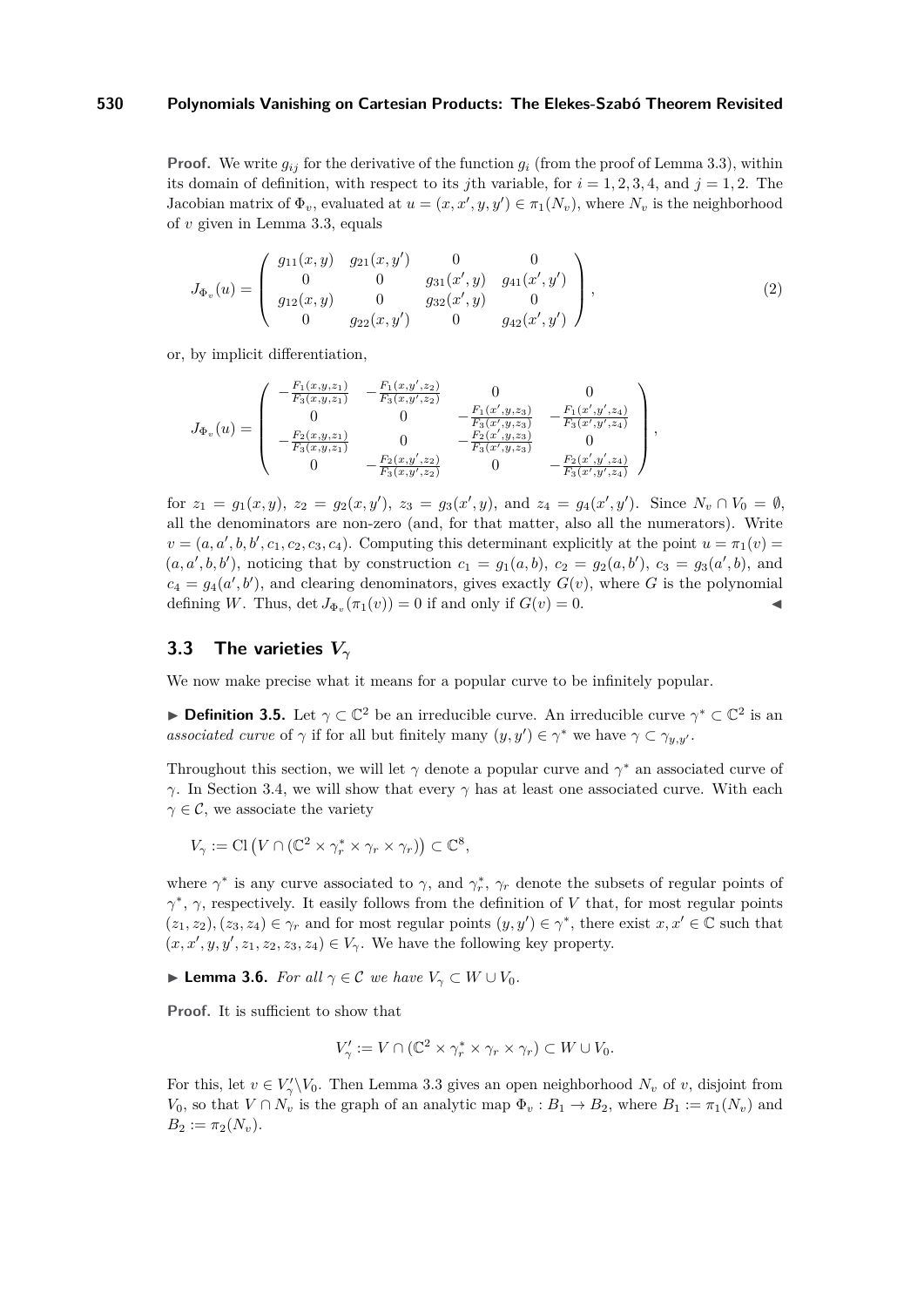Assume, for contradiction, that  $v \notin W$ . Then Lemma [3.4](#page-7-1) gives  $\det(J_{\Phi_v}(\pi_1(v))) \neq 0$ . By the inverse mapping theorem (see [\[5\]](#page-14-13)),  $\Phi_v$  is bianalytic on a sufficiently small neighborhood of  $\pi_1(v)$ , which, by shrinking  $N_v$  if needed, we may assume to be  $B_1$ .

Consider the mapping  $\overline{\Phi}_v := \Phi_v \circ \pi_1$  restricted to  $V \cap N_v$ . Note that  $\overline{\Phi}_v$  is bianalytic. Indeed,  $\pi_1$  restricted to  $V \cap N_v$  is clearly bianalytic (its inverse is  $u \mapsto (u, \Phi_v(u)))$ , so  $\overline{\Phi}_v$  is the composition of two bianalytic functions, hence itself bianalytic. By definition of  $V_\gamma$  we have  $\overline{\Phi}_v(V_\gamma \cap N_v) \subset \gamma \times \gamma$ .

Write  $v = (a, a', b, b', c_1, c_2, c_3, c_4)$ , and note that, by the definition of  $V'_{\gamma}$ ,  $(c_1, c_2)$ ,  $(c_3, c_4)$ are regular points of  $\gamma$  and  $(b, b')$  is a regular point of  $\gamma^*$ . We claim that there exists an open  $N \subset N_v$  such that  $V_\gamma \cap N$  is locally three-dimensional. Indeed, we may assume, without loss of generality, that none of the tangents to  $\gamma$  at  $(c_1, c_2)$ ,  $(c_3, c_4)$ , and to  $\gamma^*$  at  $(b, b')$  are vertical in the respective planes (otherwise, we simply switch the roles of the first and the second coordinate in the relevant copy of  $\mathbb{C}^2$ ). Applying the implicit function theorem (see [\[5\]](#page-14-13)) to  $\gamma$  and  $\gamma^*$  at these regular points, we may therefore write  $z_2 = \rho_1(z_1)$ ,  $z_4 = \rho_2(z_3)$ , and  $y' = \rho_3(y)$  in sufficiently small neighborhoods of  $(b, b')$ ,  $(c_1, c_2)$ ,  $(c_3, c_4)$ , along the respective curves, for analytic functions  $\rho_1, \rho_2, \rho_3$ . Similarly, applying the implicit function theorem to  $Z(F)$  in sufficiently small neighborhoods of  $(a, b, c_1), (a', b, c_3)$  (which we may, since we are away from  $V_0$ ), we may write  $x = \sigma_1(y, z_1)$ ,  $x' = \sigma_2(y, z_3)$ , for analytic functions  $\sigma_1, \sigma_2$ . Combining the functions above, we obtain an open neighborhood *N* of *v* such that the map

$$
(y, z_1, z_3) \mapsto (\sigma_1(y, z_1), \sigma_2(y, z_3), y, \rho_3(y), z_1, \rho_1(z_1), z_3, \rho_2(z_3))
$$

is bianalytic from an open neighborhood of  $(b, c_1, c_3)$  to  $V_\gamma \cap N$ . This implies that  $V_\gamma \cap N$  is locally three-dimensional. Since  $\gamma \times \gamma$  has local dimension 2 at every pair of regular points, and  $\overline{\Phi}_v$  preserves local dimension, since it is bianalytic, this yields a contradiction, which completes the proof of the lemma.

<span id="page-9-1"></span>**I Lemma 3.7.** *If*  $\gamma \in \mathcal{C}$  *is not an axis-parallel line, then*  $\text{Cl}(\pi_1(V_\gamma)) = \mathbb{C}^2 \times \gamma^*$ *.* 

**Proof.** We clearly have  $\pi_1(V_\gamma) \subset \pi_1(\mathbb{C}^2 \times \gamma^* \times \gamma \times \gamma) = \mathbb{C}^2 \times \gamma^*$ , so, since  $\mathbb{C}^2 \times \gamma^*$  is a variety, we get  $\text{Cl}(\pi_1(V_\gamma)) \subset \mathbb{C}^2 \times \gamma^*$ .

By definition, there is a finite subset  $S \subset \gamma^*$  such that, for all  $(b, b') \in \gamma^* \backslash S$ ,  $\gamma \subset \gamma_{b,b'}$ ; fix such a point  $(b, b')$  which is also a regular point of  $\gamma^*$ . Then, by definition of *V*, it is easily checked that

$$
\pi_1(V_\gamma) \cap Z(y-b, y'-b') \supset \beta_{b,b'} \times \beta_{b,b'} \times \{(b,b')\},\
$$

where  $\beta_{b,b'} := \{x \in \mathbb{C} \mid \exists (c_1, c_2) \in \gamma_r \text{ such that } F(x, b, c_1) = F(x, b', c_2) = 0\}.$  Since  $\gamma$  is not a line parallel to any of the axes,<sup>[1](#page-9-0)</sup> one can show (details in the full version) that  $\text{Cl}(\beta_{b,b'}) = \mathbb{C}$ . Hence

$$
\mathrm{Cl}(\pi_1(V_\gamma)) \supset \mathrm{Cl}\Big(\bigcup_{(b,b')\in\gamma_r^*\setminus S}\beta_{b,b'} \times \beta_{b,b'} \times \{(b,b')\}\Big) \supset \bigcup_{(b,b')\in\gamma_r^*\setminus S}\mathrm{Cl}\big(\beta_{b,b'} \times \beta_{b,b'} \times \{(b,b')\}\big)
$$

$$
= \mathbb{C}^2 \times \mathrm{Cl}\Big(\bigcup_{(b,b')\in\gamma_r^*\setminus S}\{(b,b')\}\Big) = \mathbb{C}^2 \times \mathrm{Cl}\big(\gamma_r^*\setminus S\big) = \mathbb{C}^2 \times \gamma^*,
$$

using that the closure of an infinite union *contains* the union of the closures, and that the closure of a product is the product of the closures. This completes the proof of the lemma. J

<span id="page-9-0"></span><sup>&</sup>lt;sup>1</sup> If  $\gamma$  were such a line, one of the equations, say  $F(x, b, c_1) = 0$  would have a fixed value of  $c_1$ , and only  $O_d(1)$  values of x.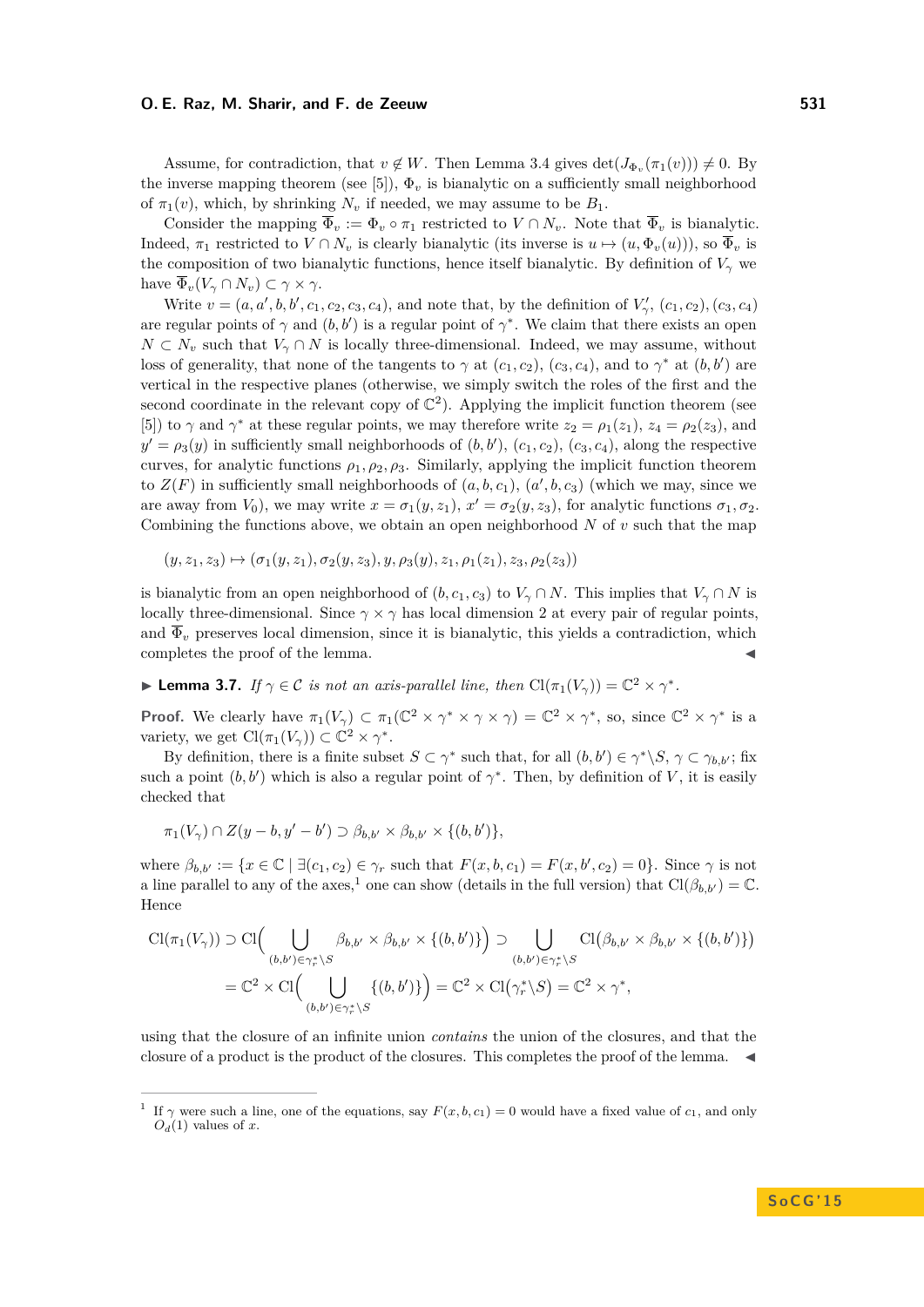## <span id="page-10-0"></span>**3.4 The associated curves**

In this section we show that if a curve  $\gamma$  is popular, then it has at least one associated curve, of the sort defined in Definition [3.5.](#page-8-0) First we need the following sharpened form of Bézout's inequality for many curves. A proof can be found in Tao [\[15\]](#page-14-14).

<span id="page-10-2"></span> $\blacktriangleright$  **Lemma 3.8** (Bézout for many curves). If F is a (possibly infinite) family of algebraic curves  $\int \int_C$  *in*  $\mathbb{C}^2$ *, each of degree at most*  $\delta$ *, then* deg  $\left(\bigcap_{C \in \mathcal{F}} C\right) \leq \delta^2$ *. In other words, either*  $\bigcap_{C \in \mathcal{F}} C$  *is 0*-dimensional and has cardinality at most  $\delta^2$ , or it has dimension 1 and degree at most  $\delta^2$ .

Recall that C is the set of popular curves, i.e., irreducible curves  $\gamma$  that are contained in  $\gamma_{y,y'}$  for more than  $d^4$  points  $(y, y') \in \mathbb{C}^2 \backslash S$  (where S is the set constructed in Section [2\)](#page-3-2). Lemma [3.9](#page-10-1) strengthens this property, by showing that if  $\gamma$  is popular, then there is a 1-dimensional set of curves  $\gamma_{y,y'}$  that contain  $\gamma$ .

<span id="page-10-1"></span>**Lemma 3.9.** *Every*  $\gamma \in \mathcal{C}$  *has at least one associated curve. More precisely, for every*  $\gamma \in \mathcal{C}$  there exists an algebraic curve  $\gamma^* \subset \mathbb{C}^2$  of degree at most  $d^2$  such that for all but *finitely many*  $(y, y') \in \gamma^*$  *we have*  $\gamma \subset \gamma_{y,y'}$ *.* 

**Proof.** By definition of C, if  $\gamma \in C$ , then there exists a set  $I \subset \mathbb{C}^2 \setminus S$  of size  $|I| = d^4 + 1$  such that  $\gamma \subset \gamma_{y,y'}$  for all  $(y, y') \in I$ . This means that for all  $(y, y') \in I$  and for all but finitely many  $(z, z') \in \gamma$ , there is an  $x \in \mathbb{C}$  such that  $F(x, y, z) = F(x, y', z') = 0$ , which implies that  $(y, y') \in \gamma_{z, z'}^*$ . Thus we have  $I \subset \gamma_{z, z'}^*$  for all but finitely many  $(z, z') \in \gamma$ .

Let F be the infinite family of curves  $\gamma_{z,z'}^*$  over all  $(z, z') \in \gamma$  satisfying  $I \subset \gamma_{z,z'}^*$ , and define  $S_I := \bigcap_{\gamma^*_{z,z'} \in \mathcal{F}} \gamma^*_{z,z'}$ . Then we have  $I \subset S_I$ . Since all the curves in  $\mathcal{F}$  have degree at most  $d^2$ , Lemma [3.8](#page-10-2) implies that  $S_I$  has degree at most  $d^4$ . Since  $|I| > d^4$ ,  $S_I$  must have dimension 1. Let  $\gamma^*$  be any irreducible component of  $S_I$ .

If  $(y, y') \in \gamma^*$ , then for all but finitely many  $(z, z') \in \gamma$  we have  $(y, y') \in \gamma^*_{z, z'}$ . It follows that for all but finitely many  $(y, y') \in \gamma^*$ , and for all but finitely many  $(z, z') \in \gamma$  (where the excluded points  $(z, z')$  depend on the choice of  $(y, y')$ , we have  $(z, z') \in \gamma_{y,y'}$ . Since both *γ* and  $\gamma_{y,y'}$  are algebraic curves, and *γ* is irreducible, we have  $\gamma \subset \gamma_{y,y'}$  for all but finitely many  $(y, y') \in \gamma^*$ . This means  $\gamma^*$  is an associated curve of  $\gamma$ .

## **3.5** Case 1:  $\dim Cl(\pi_1(W)) \leq 3$  implies few popular curves

Throughout this subsection we assume that dim  $Cl(\pi_1(W)) \leq 3$ , and establish the existence of the set  $\mathcal X$  in Proposition [2.3\(](#page-4-0)a).

As the statement of Lemma [3.7](#page-9-1) suggests, popular curves that are axis-parallel lines require a different treatment, provided by the following simple lemma, whose proof we omit.

<span id="page-10-4"></span>► **Lemma 3.10.** *There is a 1-dimensional variety*  $X_1 \subset \mathbb{C}^2$  *with*  $\deg(X_1) = O(d^2)$  *containing* S, such that, for every  $(y_1, y_2) \in \mathbb{C}^2 \backslash \mathcal{X}_1$ , the curve  $\gamma_{y_1, y_2}$  contains no axis-parallel line.

We also need the following observation.

<span id="page-10-3"></span>**Example 1.1.** An irreducible curve  $\gamma^*$  is associated to at most  $d^2$  curves  $\gamma \in \mathcal{C}$ .

**Proof.** Suppose there is a set C' of  $d^2 + 1$  distinct curves  $\gamma \in C$  that  $\gamma^*$  is associated to. For each  $\gamma \in \mathcal{C}'$ , we have that, for all but finitely many  $(y, y') \in \gamma^*$ ,  $\gamma$  is contained in  $\gamma_{y,y'}$ . It follows that there is a point  $(y, y') \in \gamma^*$  such that  $\gamma \subset \gamma_{y,y'}$  for all  $\gamma \in \mathcal{C}'$ . This is a contradiction, because  $\gamma_{y,y'}$  has at most  $d^2$  irreducible components.

We are now ready to prove the key fact that the number of popular curves is bounded.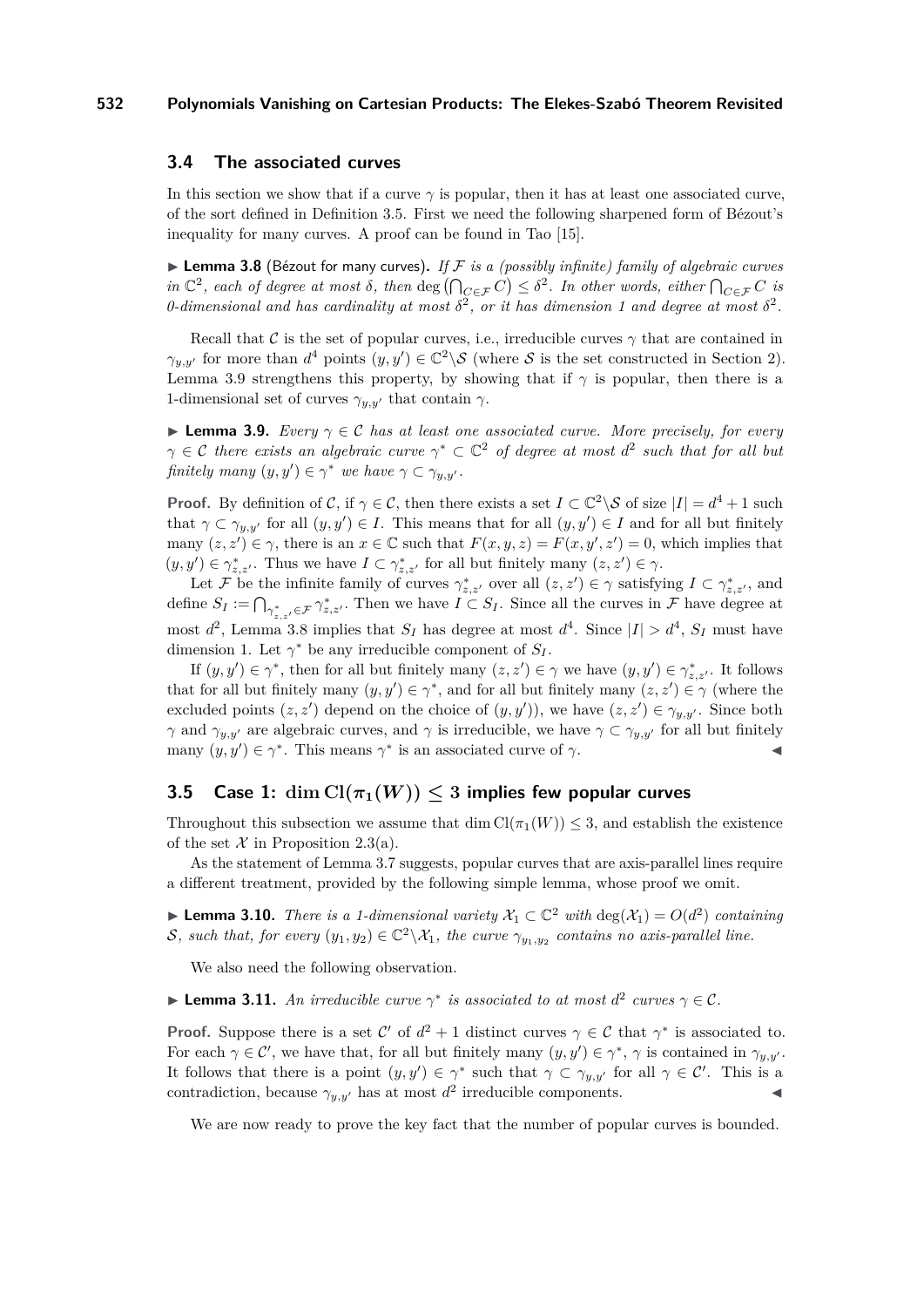<span id="page-11-0"></span>**Example 12.** *Phere are* $O(d^7)$ *distinct popular curves* $\gamma \in \mathcal{C}$ *that are not axis-parallel lines,* and there are  $O(d^5)$  distinct associated curves of popular curves that are not axis-parallel *lines.*

**Proof.** Let  $\gamma \in \mathcal{C}$ , assume that it is not an axis-parallel line, and let  $\gamma^*$  be an associated curve of  $\gamma$ . Since  $\gamma^*$  is irreducible,  $\mathbb{C}^2 \times \gamma^*$  is an irreducible variety. Using Lemma [3.7](#page-9-1) and Lemma [3.6,](#page-8-1) we have

$$
\mathbb{C}^2 \times \gamma^* = \text{Cl}(\pi_1(V_{\gamma})) \subset \text{Cl}(\pi_1(W \cup V_0)) = X \cup Y,
$$

for  $X := \text{Cl}(\pi_1(W))$  and  $Y := \text{Cl}(\pi_1(V_0))$ . We have dim(X)  $\leq 3$  by the assumption in this subsection, and  $dim(Y) \leq 3$  by Lemma [3.2.](#page-7-2) We also have  $deg(X) = O(d^5)$  and  $deg(Y) = O(d^5)$ , since both are unions of closures of projections of varieties defined by five polynomials, each of degree at most  $O(d)$ . Since  $X \cup Y$  is at most 3-dimensional, and each  $\mathbb{C}^2 \times \gamma^*$  is an irreducible 3-dimensional subvariety of  $X \cup Y$ , it follows that  $\mathbb{C}^2 \times \gamma^*$  is one of the finitely many irreducible components of  $X \cup Y$ .

Let *T* be the set of all associated curves of all curves  $\gamma \in \mathcal{C}$  (excluding  $\gamma$  that are axis-parallel lines). The preceding argument shows that *T* is a finite set. Moreover, we have

$$
\sum_{\gamma^* \in T} \deg(\gamma^*) = \sum_{\gamma^* \in T} \deg(\mathbb{C}^2 \times \gamma^*) \le \deg(X \cup Y) = O(d^5).
$$

This implies that the total number of distinct associated curves is  $O(d^5)$ . Since by Lemma [3.9](#page-10-1) each popular curve has at least one associated curve, and by Lemma [3.11](#page-10-3) each associated curve is associated to at most  $d^2$  popular curves, it follows that the number of popular curves is bounded by  $O(d^7)$  $\blacksquare$ ).

Finally, we show that the union of all the associated curves (which are not axis-parallel lines) has bounded degree.

<span id="page-11-1"></span>► **Lemma 3.13.** *Let*  $\mathcal{X}_2 := \text{Cl}(\{(y, y') \in \mathbb{C}^2 \mid \exists \gamma \in \mathcal{C}, \text{ not axis-parallel line, s.t. } \gamma \subset \gamma_{y,y'}\}).$ *Then*  $\mathcal{X}_2$  *is 1-dimensional; its purely 1-dimensional component has degree*  $O(d^7)$ *, and the number of 0-dimensional components is*  $O(d^{11})$ *.* 

**Proof.** Any 1-dimensional irreducible component of  $\mathcal{X}_2$  is an associated curve. By Lemma [3.12,](#page-11-0) there are  $O(d^5)$  associated curves  $\gamma^*$ , and by Lemma [3.9](#page-10-1) each is of degree at most  $O(d^2)$ . This implies that union of the purely 1-dimensional components of  $\mathcal{X}_2$  has degree  $O(d^7)$ .

We next bound the number of 0-dimensional components of  $\mathcal{X}_2$ . By Lemmas [3.11](#page-10-3) and [3.12,](#page-11-0) the number of popular curves  $\gamma \in \mathcal{C}$  is at most  $O(d^7)$ . We show that, for each of them, the number of isolated points outside the associated curves is at most  $d^4$ . Let  $\gamma \in \mathcal{C}$  and let  $I \subset \mathbb{C}^2 \backslash \mathcal{S}$  denote the set consisting of isolated points, such that  $\gamma \subset \gamma_{y,y'}$  for all  $(y, y') \in I$ . Exactly as in the proof of Lemma [3.9,](#page-10-1) there is a set  $S_I$ , which is the intersection of an infinite family of curves  $\gamma_{z,z'}^*$  containing *I*. Thus we have  $I \subset S_I$ . By Lemma [3.8,](#page-10-2)  $S_I$  has degree at most  $d^4$ , and therefore contains at most  $d^4$  isolated points.

We put  $\mathcal{X} := \mathcal{X}_1 \cup \mathcal{X}_2$ . Combining Lemma [3.10](#page-10-4) and Lemma [3.13,](#page-11-1) we get  $\dim(\mathcal{X}) = 1$  and  $deg(\mathcal{X}) = O(d^{11})$ . From the definitions of  $\mathcal{X}_1$  and  $\mathcal{X}_2$  it is clear that for  $(y, y') \notin \mathcal{X}$ , the curve  $\gamma_{y,y'}$  does not contain any popular curve. This completes the proof of Proposition [2.3\(](#page-4-0)a) in Case 1. Proposition [2.3\(](#page-4-0)b) is proved in a fully symmetric manner.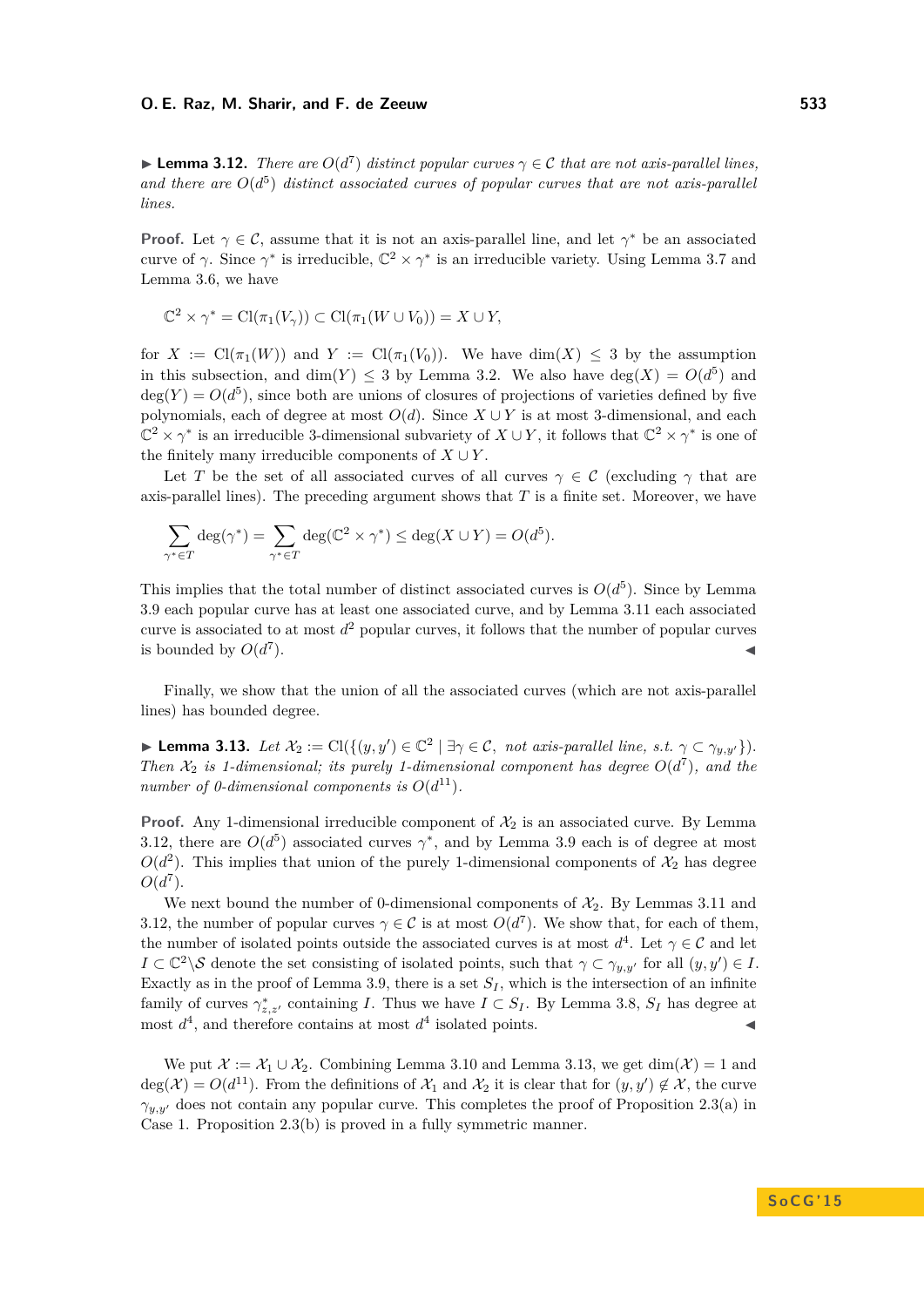## **3.6** Case 2:  $\dim \mathrm{Cl}(\pi_1(W)) = 4$  implies a special form of F

Throughout this subsection we assume that dim  $Cl(\pi_1(W)) = 4$ . By definition,  $W \subset V$ , and we already know that  $\dim V = 4$ , so W must be four-dimensional too, which implies that there exists an irreducible component  $V' \subset W$  such that dim  $V' = 4$  and  $Cl(\pi_1(V')) = \mathbb{C}^4$ . We will work only with  $V'$  in the rest of this subsection. We first show that most points of  $Z(F)$ , excluding only a lower-dimensional subset, can be extended to points of  $V'$ , in the following sense.

<span id="page-12-0"></span>▶ **Lemma 3.14.** *There exists a one-dimensional subvariety*  $Z_0 \subset Z(F)$  *such that, for every*  $(a, b, c_1) \in Z(F) \backslash Z_0$ , there exist a', b', c<sub>2</sub>, c<sub>3</sub>, c<sub>4</sub> such that  $(a, a', b, b', c_1, c_2, c_3, c_4)$  is a regular *point of*  $V'$  *which is not in*  $V_0$ *.* 

**Proof.** Let  $\rho: \mathbb{C}^8 \to \mathbb{C}^6$  be the (permuted) projection map  $\rho: (x, x', y, y', z_1, z_2, z_3, z_4) \mapsto$  $(x, y, z_1, x', y', z_4)$ . We claim that  $\text{Cl}(\rho(V')) = Z(F) \times Z(F)$ . Since  $Z(F) \times Z(F)$  is fourdimensional and irreducible, and since, by definition of *V*,  $\rho(V') \subset Z(F) \times Z(F)$ , it suffices to prove that  $Cl(\rho(V'))$  is four-dimensional. We observe that  $\sigma(\rho(V')) = \pi_1(V')$ , where  $\sigma$ :  $(x, y, z_1, x', y', z_4) \mapsto (x, x', y, y')$ . Because projections cannot increase dimension, we have  $\dim Cl(\rho(V')) \geq \dim Cl(\pi_1(V')) = 4$ , proving our claim.

By the standard properties of the closure operation,  $U_1 := \text{Cl}((Z(F) \times Z(F)) \setminus \rho(V'))$  $Cl(Cl(\rho(V'))\setminus\rho(V'))$  is at most three-dimensional, and  $U_2 := Cl(\rho(V_0 \cap V'))$  is clearly also at most three-dimensional. Since  $V'$  is irreducible, the subvariety  $V'_{s}$  of singular points of  $V'$ is at most three-dimensional, so  $U_3 := \text{Cl}(\rho(V_s))$  is also at most three-dimensional. Hence,  $U := U_1 \cup U_2 \cup U_3$  is a variety in  $\mathbb{C}^6$  of dimension at most 3. We set

$$
Z'_0 := \{ p \in Z(F) \mid \dim ((\{p\} \times Z(F)) \cap U) \geq 2 \}.
$$

In other words (using the fact that  $\{p\} \times Z(F)$  is irreducible),  $p \in Z'_0$  if and only if  $\{p\} \times Z(F) \subset U$ , so  $Z'_0 \times Z(F) \subset U$ . Since *U* is a variety, we have  $Cl(Z'_0) \times Z(F)$  $Cl(Z'_0 \times Z(F)) \subset U$ . Since *U* is at most three-dimensional and  $Z(F)$  is two-dimensional, we must have that, for  $Z_0 := \text{Cl}(Z'_0)$ , dim  $Z_0 \leq 1$ .

Finally, let  $(a, b, c_1) \in Z(F) \backslash Z_0$ . By definition of  $Z_0$ , we have

$$
\dim\left(\left(\{(a,b,c_1)\}\times Z(F)\right)\cap U\right)\leq 1.
$$

Thus there exists a point  $(a, b, c_1, a', b', c_4) \in (Z(F) \times Z(F)) \backslash U$ . By definition of *U*, this implies that  $(a, b, c_1, a', b', c_4) \in \rho(V') \backslash U$ , which in turn means that there exist  $c_2, c_3 \in \mathbb{C}$ such that  $(a, a', b, b', c_1, c_2, c_3, c_4) \in V' \backslash V_0$  is a regular point of *V*', as asserted.

Let  $Z_0$  be the variety given by Lemma [3.14.](#page-12-0)

<span id="page-12-1"></span>**► Lemma 3.15.** Let  $u = (a, b, c_1) \in Z(F) \setminus Z_0$ . Then there exist open sets  $D_i \subset \mathbb{C}$  and *analytic functions*  $\varphi_i : D_i \to \mathbb{C}$ *, for*  $i = 1, 2, 3$ *, such that*  $(a, b, c_1) \in D_1 \times D_2 \times D_3$  *and* 

$$
(x, y, z) \in Z(F)
$$
 if and only if  $\varphi_1(x) + \varphi_2(y) + \varphi_3(z) = 0$ ,

*for every*  $(x, y, z) \in D_1 \times D_2 \times D_3$ .

**Proof.** By applying Lemma [3.14](#page-12-0) to  $u = (a, b, c_1)$ , we obtain  $a', b', c_2, c_3, c_4 \in \mathbb{C}$ , such that  $v := (a, a', b, b', c_1, c_2, c_3, c_4) \in V' \backslash V_0$  is a regular point of *V*'. By Lemma [3.3,](#page-7-0) there exist neighborhoods  $D_1$  of  $a$ ,  $D_2$  of  $a'$ ,  $E_1$  of  $b$ , and  $E_2$  of  $b'$ , and a mapping

$$
\Phi_v : (x, x', y, y') \mapsto (g_1(x, y), g_2(x, y'), g_3(x', y), g_4(x', y')),
$$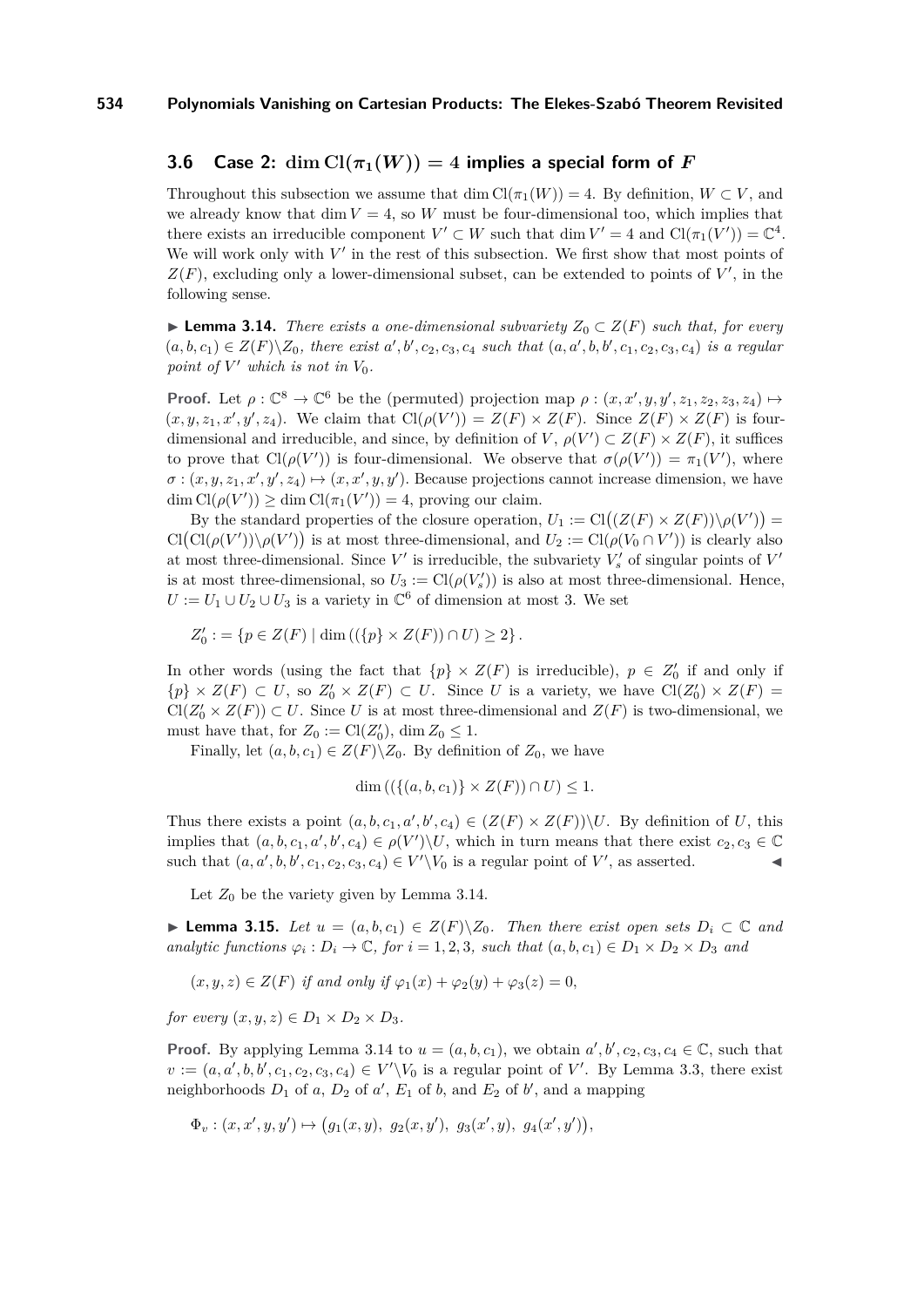analytic over  $D_1 \times D_2 \times E_1 \times E_2$ , such that its graph is the intersection  $V \cap N_v$ , for some open neighborhood  $N_v$  of *v* in  $\mathbb{C}^8$  (whose  $\pi_1$ -projection is  $D_1 \times D_2 \times E_1 \times E_2$ ). Note that, since *v* is a regular point of  $V'$ ,  $V' \cap N_v$  is necessarily four-dimensional, and so it must coincide with  $V \cap N_v$ . Thus, restricting the analysis to the neighborhood  $N_v$ , we may use *V* and *V*<sup>*'*</sup> interchangeably in what follows.

Since  $V' \subset W$ , we have, recalling the definition of the variety  $W$ , that

<span id="page-13-2"></span><span id="page-13-0"></span>
$$
G(x, x', y, y', z_1, z_2, z_3, z_4) = 0,
$$

for every  $(x, x', y, y', z_1, z_2, z_3, z_4) \in V' \cap N_v$ . By the implicit function theorem, the functions  $g_1, \ldots, g_4$  satisfy, in a suitable neighborhood of *v*,  $g_{1i}(x, y) = -\frac{F_i(x, y, g_1(x, y))}{F_3(x, y, g_1(x, y))}$ , and similarly for  $g_2, g_3, g_4$ . By the definition of  $G$ , this is easily seen to imply that

$$
g_{11}(x,y)g_{22}(x,y')g_{32}(x',y)g_{41}(x',y') = g_{12}(x,y)g_{21}(x,y')g_{31}(x',y)g_{42}(x',y'),
$$

for every  $(x, x', y, y') \in D_1 \times D_2 \times E_1 \times E_2$ . In particular, fixing  $x' = a'$  and  $y' = b'$ , there exists an open neighborhood  $D_1 \times D_2$  of  $(a, b) \in \mathbb{C}^2$ , such that, for every  $(x, y) \in D_1 \times D_2$ ,

$$
g_{11}(x,y)g_{22}(x,b')g_{32}(a',y)g_{41}(a',b') = g_{12}(x,y)g_{21}(x,b')g_{31}(a',y)g_{42}(a',b').
$$
\n(3)

Because  $v \notin V_0$ , we have  $g_{11}(a, b) = -\frac{F_1(a, b, c_1)}{F_2(a, b, c_1)}$  $\frac{F_1(a,b,c_1)}{F_3(a,b,c_1)} \neq 0$ . Similarly,  $g_{22}(a,b')$ ,  $g_{32}(a',b)$ ,  $g_{41}(a',b')$ ,  $g_{12}(a,b)$ ,  $g_{21}(a,b')$ ,  $g_{31}(a',b)$ , and  $g_{42}(a',b')$  are all nonzero. The continuity of all the relevant functions implies that, by shrinking  $D_1 \times D_2$  if needed, we may assume that neither side of [\(3\)](#page-13-0) is zero for any  $(x, y) \in D_1 \times D_2$ . Thus we can rewrite (3) as

$$
\frac{g_{11}(x,y)}{p(x)} = \frac{g_{12}(x,y)}{q(y)},
$$
\n(4)

where  $p(x) = g_{21}(x, b')g_{42}(a', b')/g_{22}(x, b')$  is analytic and nonzero on  $D_1$  and  $q(y)$  $g_{32}(a', y)g_{41}(a', b')/g_{31}(a', y)$  is analytic and nonzero on  $D_2$ . By Lang [\[7,](#page-14-15) Theorem III.6.1], there exist analytic primitives  $\varphi_1, \varphi_2$  so that  $\varphi'_1(x) = p(x)$  on  $D_1$  and  $\varphi'_2(y) = q(y)$  on  $D_2$ .

<span id="page-13-1"></span>We express the function  $g_1(x, y)$  in terms of new coordinates  $(\xi, \eta)$ , given by

$$
\xi = \varphi_1(x) + \varphi_2(y), \quad \eta = \varphi_1(x) - \varphi_2(y). \tag{5}
$$

Since *p, q* are continuous and nonzero at *a, b,* respectively, it follows that  $\varphi_1$ ,  $\varphi_2$  are injections in suitable respective neighborhoods of *a*, *b*, so by shrinking  $D_1$  and  $D_2$  still further, if needed, we may assume that the system [\(5\)](#page-13-1) is invertible in  $D_1 \times D_2$ .

Returning to the standard notation, denoting partial derivatives by variable subscripts, we have  $\xi_x = \varphi_1'(x)$ ,  $\xi_y = \varphi_2'(y)$ ,  $\eta_x = \varphi_1'(x)$ , and  $\eta_y = -\varphi_2'(y)$ . Using the chain rule, we obtain

$$
g_{11} = g_{1\xi} \xi_x + g_{1\eta} \eta_x = \varphi_1'(x)(g_{1\xi} + g_{1\eta}) = p(x)(g_{1\xi} + g_{1\eta})
$$

$$
g_{12} = g_{1\xi} \xi_y + g_{1\eta} \eta_y = \varphi_2'(y) (g_{1\xi} - g_{1\eta}) = q(y) (g_{1\xi} - g_{1\eta}),
$$

which gives  $\frac{g_{11}(x,y)}{p(x)} - \frac{g_{12}(x,y)}{q(y)}$  $\frac{q(y)}{q(y)} \equiv 2g_{1\eta}(x, y)$ , on  $D_1 \times D_2$ . Combining this with [\(4\)](#page-13-2), we get  $g_{1n}(x, y) \equiv 0$ . This means that  $g_1$  depends only on the variable  $\xi$ , so it has the form  $g_1(x, y) = \psi(\varphi_1(x) + \varphi_2(y))$ , for a suitable analytic function  $\psi$ . The analyticity of  $\psi$  is an easy consequence of the analyticity of  $\varphi_1, \varphi_2$ , and  $g_1$ , and the fact that  $\varphi'_1(x)$  and  $\varphi'_2(y)$  are nonzero, combined with repeated applications of the chain rule. Let  $E := \{ \varphi_1(x) + \varphi_2(y) \mid (x, y) \in$  $D_1 \times D_2$  and  $D_3 := \{ \psi(z) \mid z \in E \}$ . We observe that  $g_{11}(x, y) = \psi'(\varphi_1(x) + \varphi_2(y)) \cdot p(x)$ . As